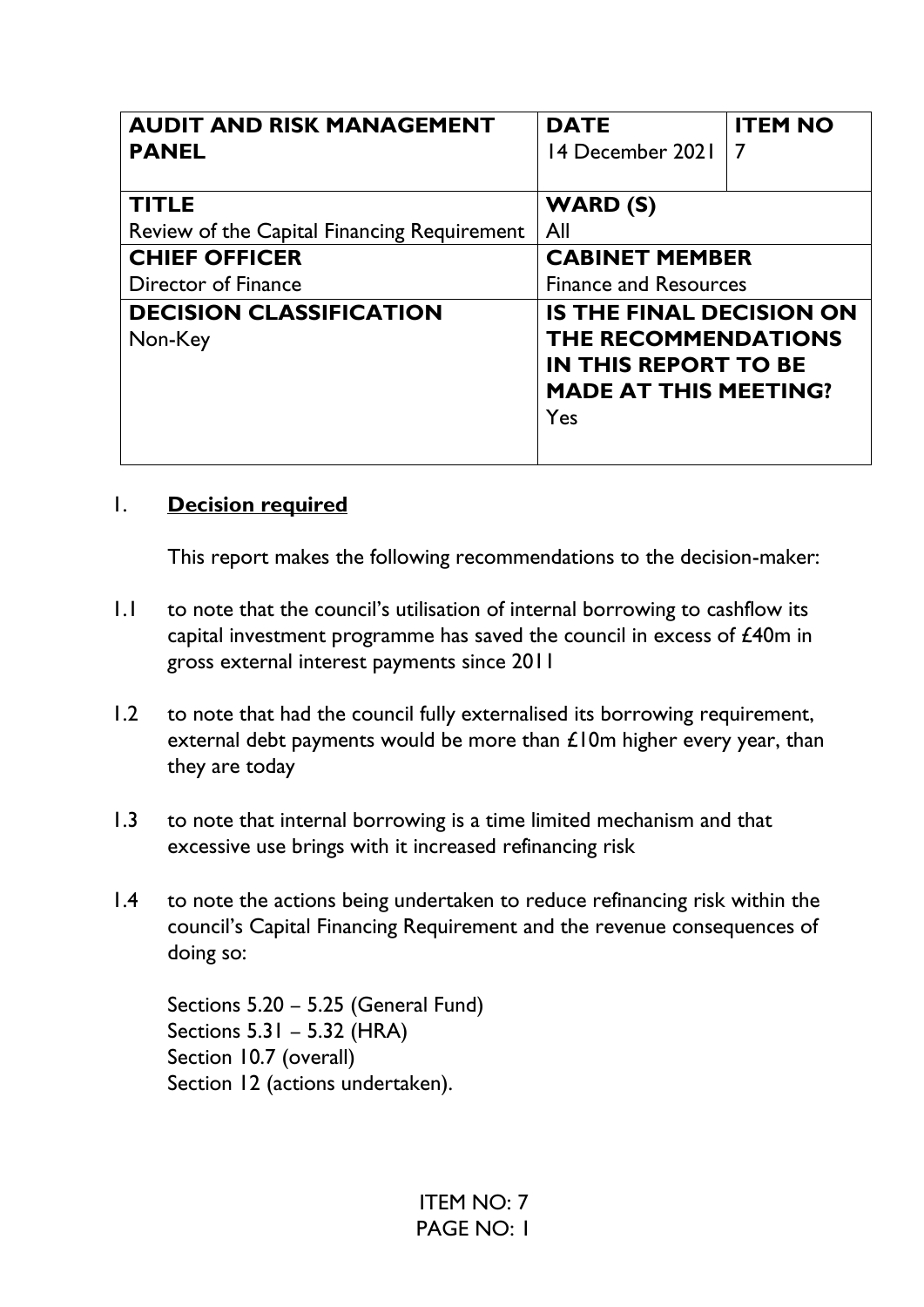# 2. **Links to the Royal Greenwich high level objectives**

- 2.1 The Borrowing review will help towards contributing to the delivery of the Corporate Plan. This report therefore cuts across each of the high-level objectives as follows:
	- A Healthier Greenwich
	- A Safer Greenwich
	- A Great Place to Grow Up
	- Delivering Homes Through Economic Growth
	- A Cleaner, Greener Greenwich
	- Economic Prosperity for All
	- A Great Place to Be
	- A Strong Vibrant and Well-run Borough

### 3. **Purpose of Report and Executive Summary**

- 3.1 This report relates to long term borrowing supporting the council's capital investment programme. The report does not recommend undertaking external borrowing to directly support the provision of day to day services.
- 3.2 The purpose of this report is to highlight the options available to the Council, in securing borrowing to fund the capital programme and the use of internal and external borrowing to deliver Value for Money.A glossary is attached to further explain terms.
- 3.3 The Council started the current year with an underlying need to borrow of £673m but had only actually drawn down £375m of external loans and therefore carries £298m in internal borrowing to finance the rest of the Capital Financing Requirement (CFR).
- 3.4 By not fully externalising borrowing since 2011, the Council has saved over £40m in gross interest payments and furthermore, annual interest costs are more than £10m lower than they would have been.
- 3.5 Increasing internal borrowing gives rise to refinancing risk, which is heightened as prospects for future borrowing rate rises come into focus. This coupled with agreed future capital investment programmes which have an underlying need to borrow, leaves the council looking to draw down £424m of external loans in the coming years, for which budget capacity is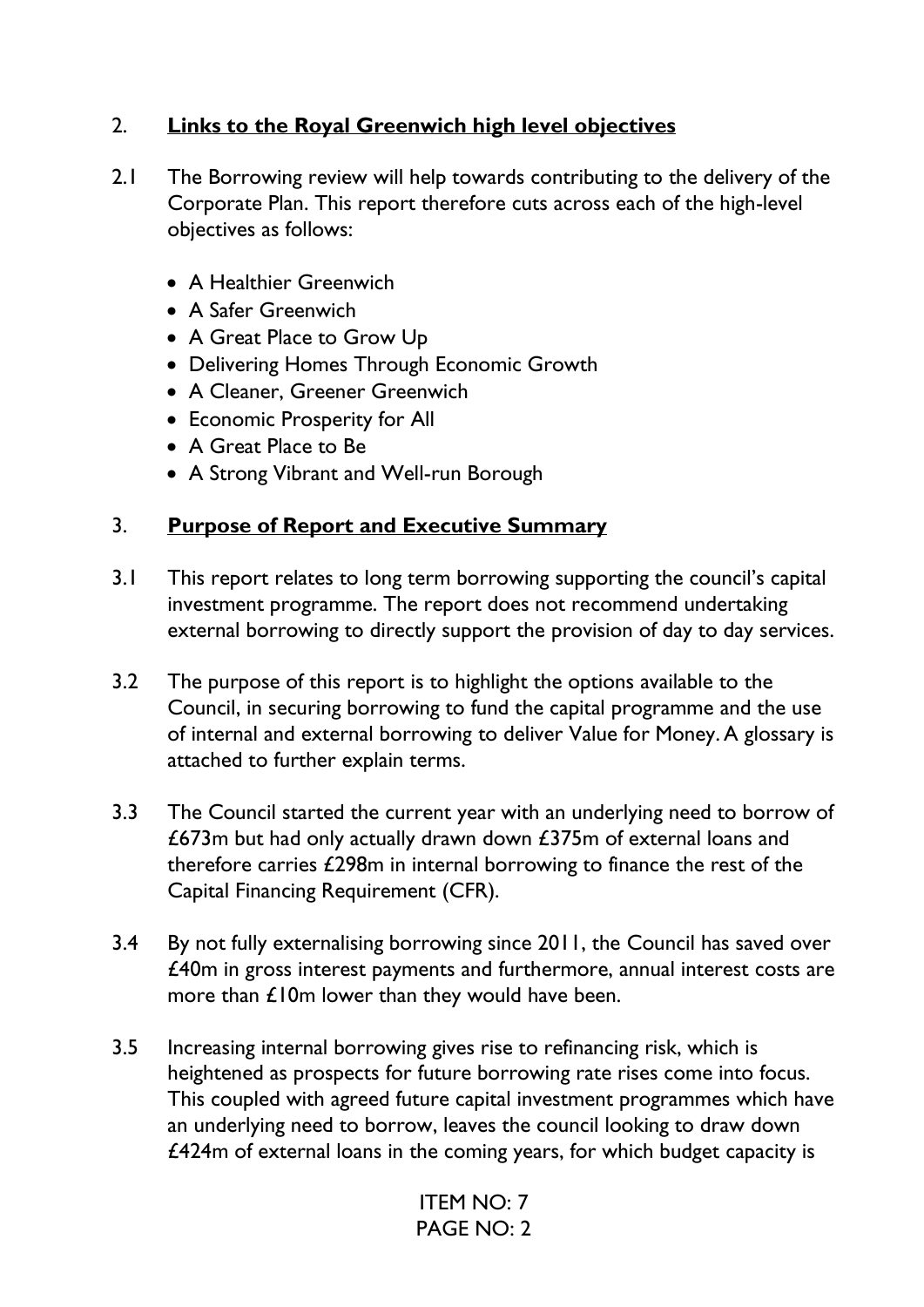provided, but in doing so, will reduce the council's ability to offset service overspends (through a reduction in overall treasury management savings).

#### 4. **Introduction and Background**

#### Governance

- 4.1 Under Part 1, Chapter 1 of the Local Government Act 2003, a local authority may borrow for any purpose relevant to its functions or for "the prudent management of its financial affairs".
- 4.2 The total amount that a local authority may borrow is governed by the requirements of CIPFA's Prudential Code for Capital Finance in Local Authorities; and by the Local Authorities (Capital Finance and Accounting) (England) Regulations 2003.
- 4.3 The prudential code does not prescribe formulae allowing the exact calculation of prudential limit, relying instead on the judgement of the local authority chief finance officer and on "generally accepted accounting practices".
- 4.4 Within the Prudential Indicators approved by Council, there are a number of key indicators to ensure that the Authority operates its activities within well-defined limits.
- 4.5 Approving capital schemes, including those which increase the Capital Financing Requirement, is subject to the Leaders Scheme of Delegation and the Council has delegated authority for the implementation of its borrowing strategy to the Section 151 Officer. A treasury management budget exists in both the General Fund and HRA to finance borrowing undertaken and the Treasury Management team, under the supervision of the Director of Finance, works closely with the Council advisors, Link Group, when undertaking external borrowing.

#### Capital Programme

4.6 The Council's capital programme plays an important role in the delivery of the Council's strategic objectives from building new affordable homes, regeneration, infrastructure, economic development and educational attainment through to leisure, health and social care provision, to mention but a few.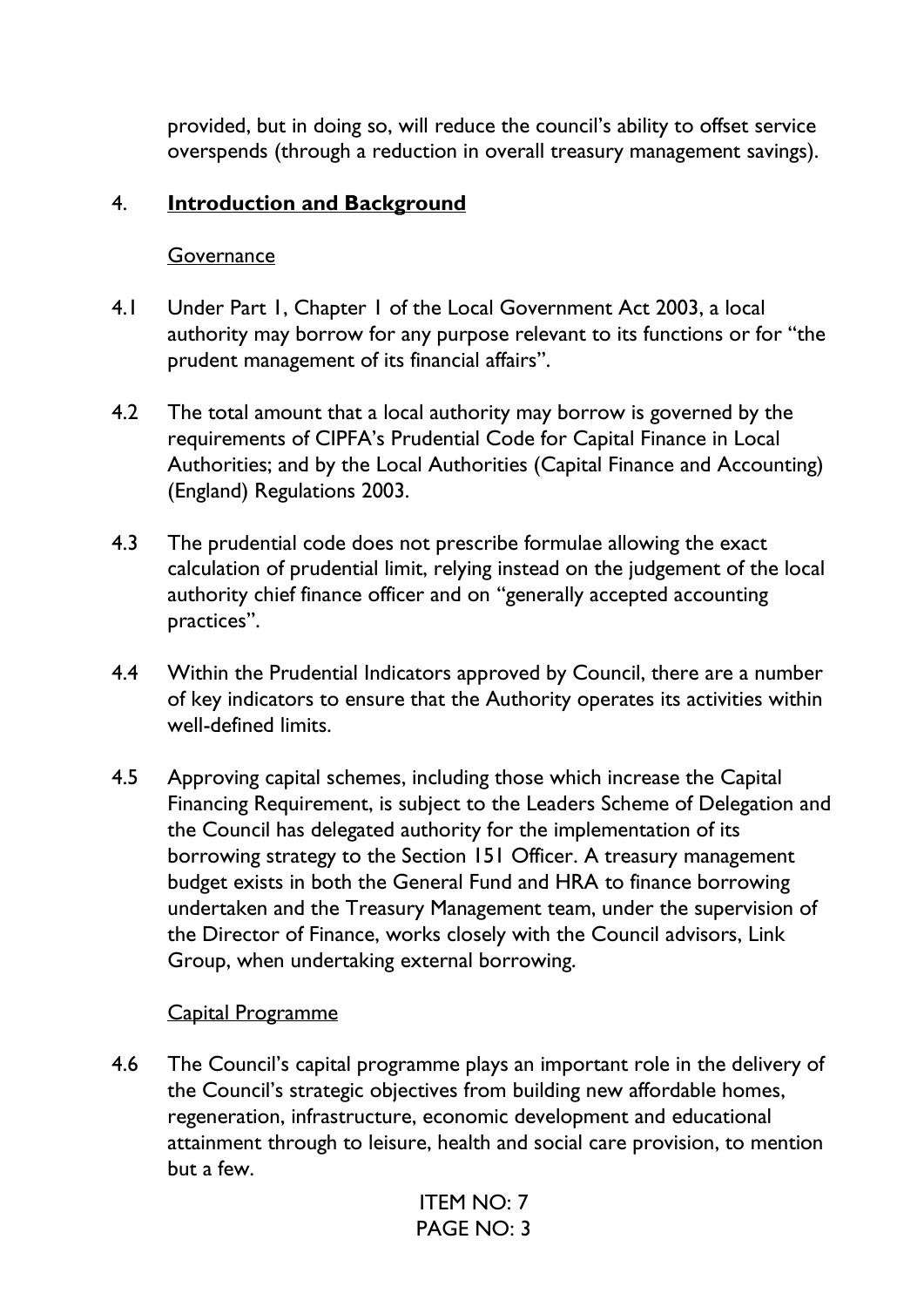- 4.7 The overall programme is made up of many projects and these will be subject to and the relevant approval by the Leaders Scheme of Delegation and reported in the Treasury Management and Capital Strategy reports.
- 4.8 The prudential system for capital finance prescribes that any capital expenditure incurred must at the same time be financed – this is usually via capital receipts, capital grants or revenue contributions.
- 4.9 Any capital expenditure not financed by any of these sources, gives rise to an increase in the council's underlying need to borrow. This is known as the Capital Financing Requirement (CFR).
- 4.10 A theoretical example could be a capital investment project costing £20m for constructing a new care home. The forecast resources to fund the programme could be:
	- £10m Usable Capital Receipts
	- £6m Capital Grant
	- *£4m* Contribution from Revenue
- 4.11 The CFR impact if all three sources of income are realised would be NIL the project has been fully financed. However, there are risks around the financing sources, for example the capital receipt could be lower than anticipated or delayed or not realised altogether. Going further with the example, if the capital receipt was  $E$ 1m lower than originally forecast, then this would mean that the CFR had increased by £1m and the council would still need to find the funds to pay the contractor for the works undertaken to build the new care home.
- 4.12 The council could take out a physical loan, at which point it would start to pay interest on that loan. Alternatively, it could utilise its cash balances to cashflow the payment to the contractor and not externally borrow until it needs to later. This is done by temporarily using reserves, balances and other resources that are deemed as not required in the short term. It is also often appropriate to internally borrow in circumstances where a capital receipt is anticipated but has not yet been received.
- 4.13 This method of internally borrowing from the balance sheet is only intended for the short term. At the point where the reserves and provisions need to be utilised for their originally intended purpose, the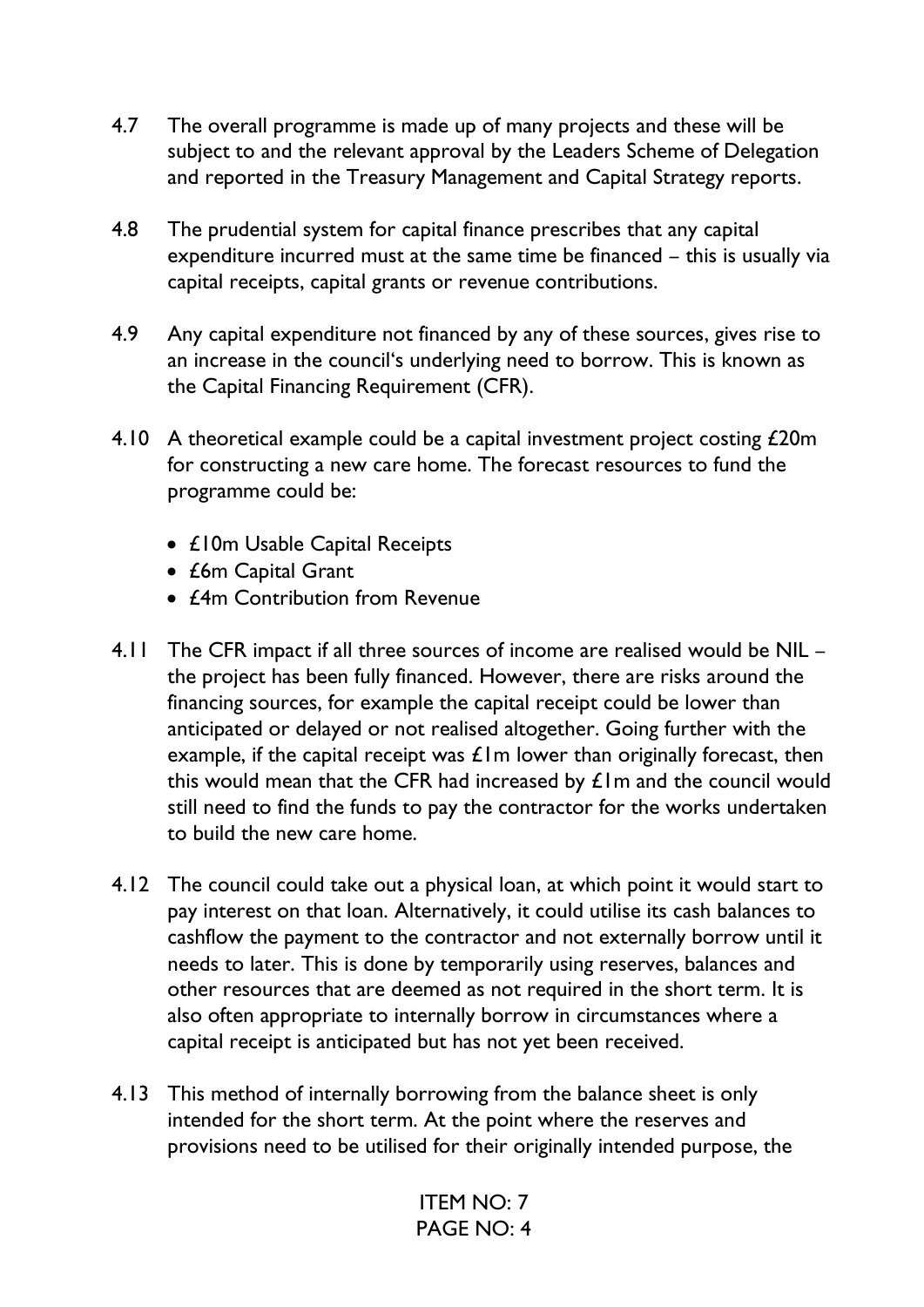Council will need to externally borrow to replace the internally borrowed position.

- 4.14 As at March 2021, the Council's underlying need to borrow, or CFR, was £673m. This represents the current net cumulative amount of capital investment not financed by other means (see 4.9), over the last century.
- 4.15 This approach of delaying external borrowing has saved the council over £40m in gross external interest payments (any investment returns with additional cash would have been minimal with the bank rate at or below 0.5% during that period) since 2011 and left annual interest costs more than £10m lower as of 2021. The savings generated from this approach have contributed towards helping to offset the effects of service departments that have overspent during this period. This approach and its effect in helping to offset overspends has consistently been flagged within the council's revenue monitoring reports as time limited and something which is not sustainable into the future.
- 4.16 The policy of avoiding new borrowing by temporarily using cash balances has served the Council well over the last few years. This strategy was prudent as it saved on external interest payable and any surplus cash would have attracted a very low investment return. Minimising counterparty risk (i.e. quality of who the council invests with) on placing investments also needed to be considered. With the exception of the specific loan for LED works (MEEF) undertaken in the first half of the financial year, the Council's last general long-term borrowing was made in June 2012.
- 4.17 There is nothing unusual in the council's approach. In a recent consultation (whose results are due to be published imminently) on the Prudential and Treasury Management Codes of Practice, CIPFA recommends councils to carry out a Liability Benchmarking exercise when undertaking borrowing.
- 4.18 The Liability Benchmark is effectively the Net Borrowing Requirement of the Council (CFR minus long term core cash from reserves and provisions etc), plus a liquidity allowance (working capital to collect monies and pay suppliers). This is essentially what the council has been undertaking for the last decade – using cash balances to depress external borrowing.
- 4.19 Councils across the country have been utilising their cash balances to cashflow capital investment. This approach has always been viewed as time limited and can only be applied whilst external economic conditions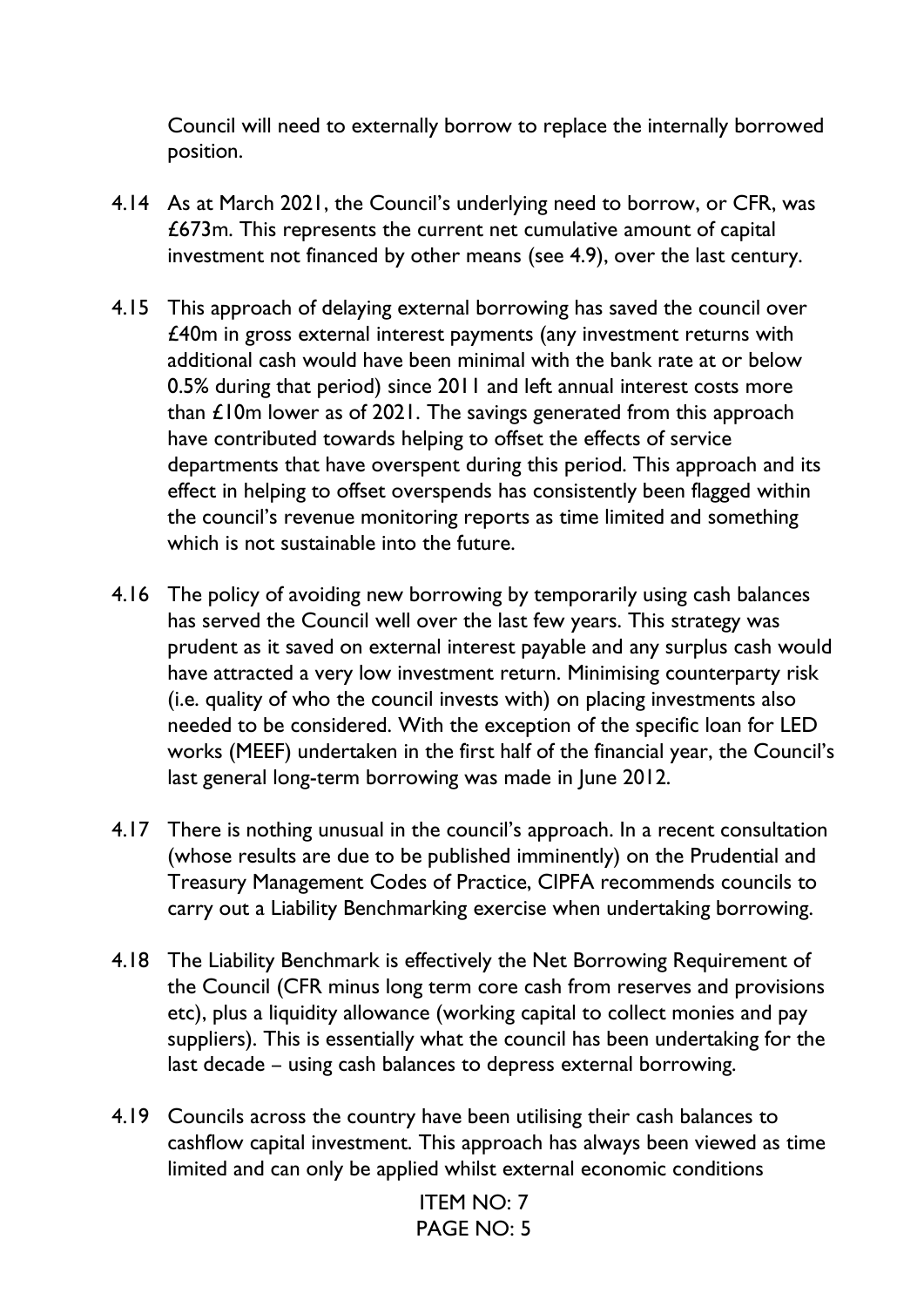continue, borrowing rates remain low and importantly a sufficient cash balance level is there to support the internally borrowed position.

# 5. **Capital Financing Requirement**

- 5.1 The CFR measures the extent to which the capital expenditure has not yet been financed by either revenue or capital resources. Essentially it measures the Council's underlying borrowing need. Each year, the CFR will increase by the amount of new capital expenditure not immediately financed.
- 5.2 The CFR does not increase indefinitely though, as the council is required to set aside funds each year to provide for the future repayment of debt – this is known as the Minimum Revenue Provision (MRP).
- 5.3 MRP is a statutory annual revenue charge which broadly reduces the indebtedness in line with each asset's life and so charges the economic consumption of capital assets as they are used.
- 5.4 The Council is required to determine an amount of MRP for each year which it considers to be prudent. The broad aim of prudent provision is to require local authorities to put aside revenue over time to cover their CFR. In doing so, local authorities should align the period over which they charge MRP to one that is commensurate with the period over which their capital investment provides benefits.
- 5.5 The [General Fund] MRP [borrowing] charge in 2020/21 was  $\sim$  £5m. There is no statutory requirement for MRP to be charged for the HRA's share of the underlying need to borrow. The Council's policy on MRP is agreed by full Council in February each year and can be found in the Capital strategy report.
- 5.6 The graph below shows the projection for the CFR over the next 60 years. There will be some degree of uncertainty as capital project forecasts can vary from year to year.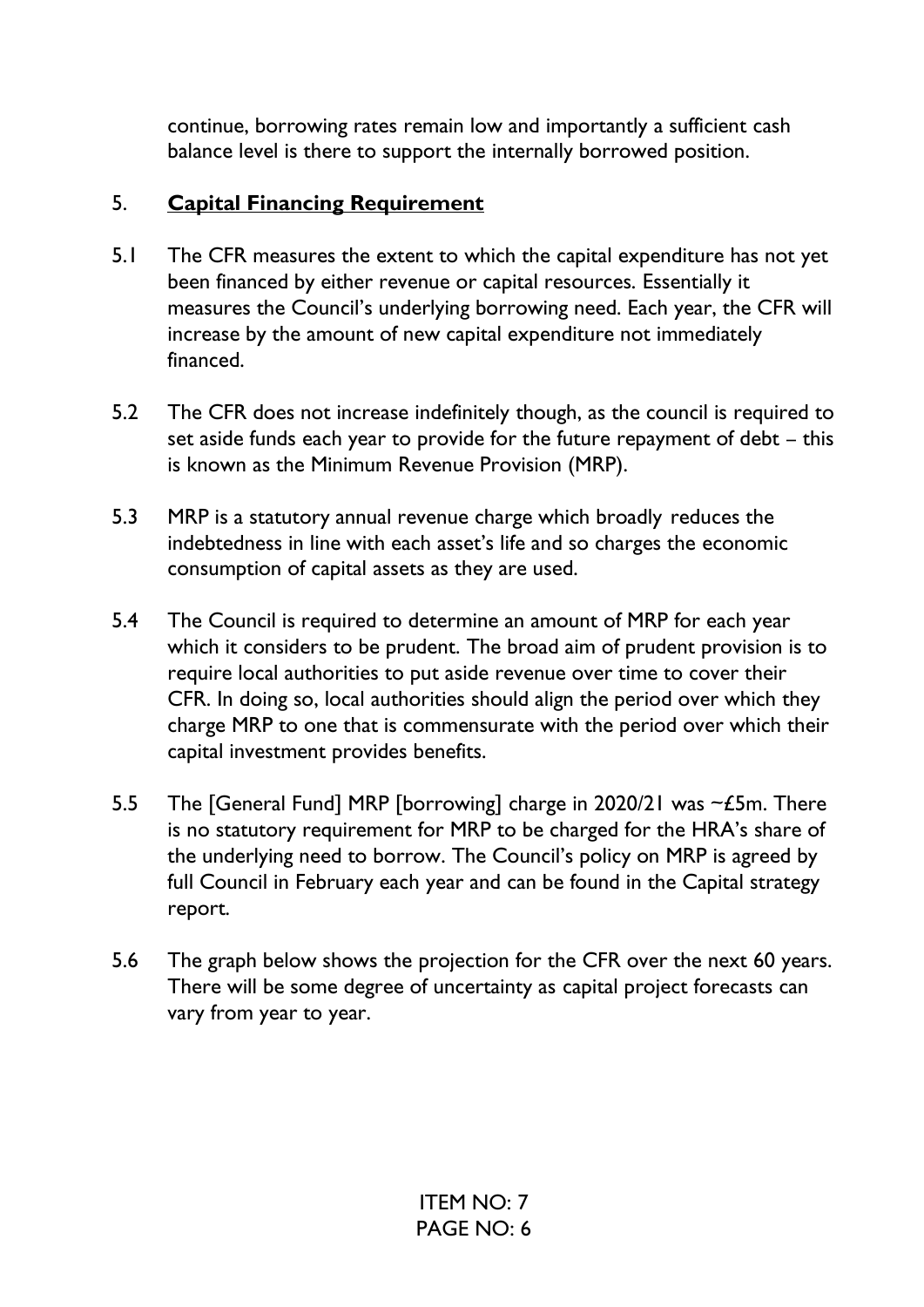

*Chart 1: CFR projection over 60 years* 

- 5.7 Chart I demonstrates the total underlying need to borrow by the Council's approved Capital Programme. The overall CFR is projected to steadily increase over the next 5 years before reducing in 2025/26, as approved capital investment plans reach maturity and thereafter MRP charges reduce its value.
- 5.8 The CFR for the HRA is forecast to increase from £335m to £514m. This is driven by the Greenwich build programme, which is delivering new affordable housing for the HRA. Some of the programme is funded through capital grant but will still leave an underlying need to borrow of £179m so far.
- 5.9 The CFR for the GF is projected to increase from £338m to £489m, this is driven from capital programme through Priority Investment, Schools / Early Years and general fund housing development. Details of the capital programmes can be found in the Capital outturn report 2020/21.
- 5.10 The total current CFR is partly met through external borrowing with the difference being met by internal borrowing. The level at which the internal borrowing position can be maintained will mainly be contingent on working capital and reserves that are available to temporarily borrow from internally.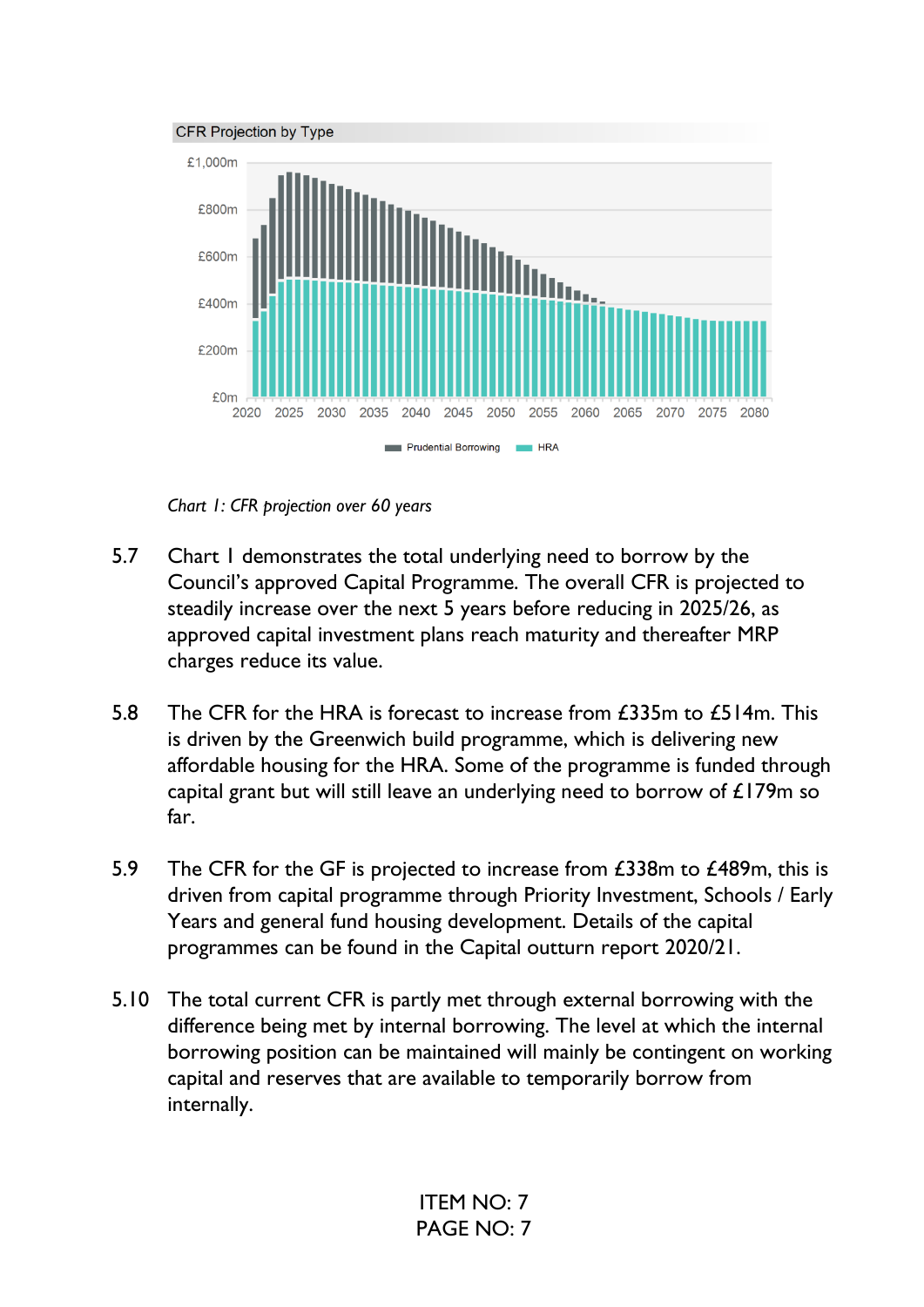

*Chart 2: Forecast Reserves and Balances* 

- 5.11 Chart 2 shows a potential forecast of Reserves and Balances decreasing over the next 10 years, as services utilise those resources for their intended purpose. As with the CFR forecast, it is subject to a degree of uncertainty. In Chart 1, the CFR is projected to increase over the next few years, while the reserves and balances that support internal borrowing are projected to decrease over the same period.
- 5.12 Looking at the picture in 2022/23, the CFR is forecast to increase to £857m and leading to an under borrowing position of £476m (if no new external borrowing is undertaken). Whilst the reserves and balances that are available to support internal borrowing is  $£314m$ , this would mean that the council would no longer be able to support the under borrowing position and external borrowing would be required to support the capital finance requirement (and before consideration of working capital balance requirements). It is important to note that the liquidity risk will continue to increase the longer external borrowing is delayed.
- 5.13 If the reserves and balances were to be called upon quicker than expected, this would accelerate / accentuate the position described in 5.12.

#### Borrowing Plan

5.14 A Liability Benchmark can be created for the General Fund (Chart 3), HRA (Chart 4) and consolidating both areas (Chart 5)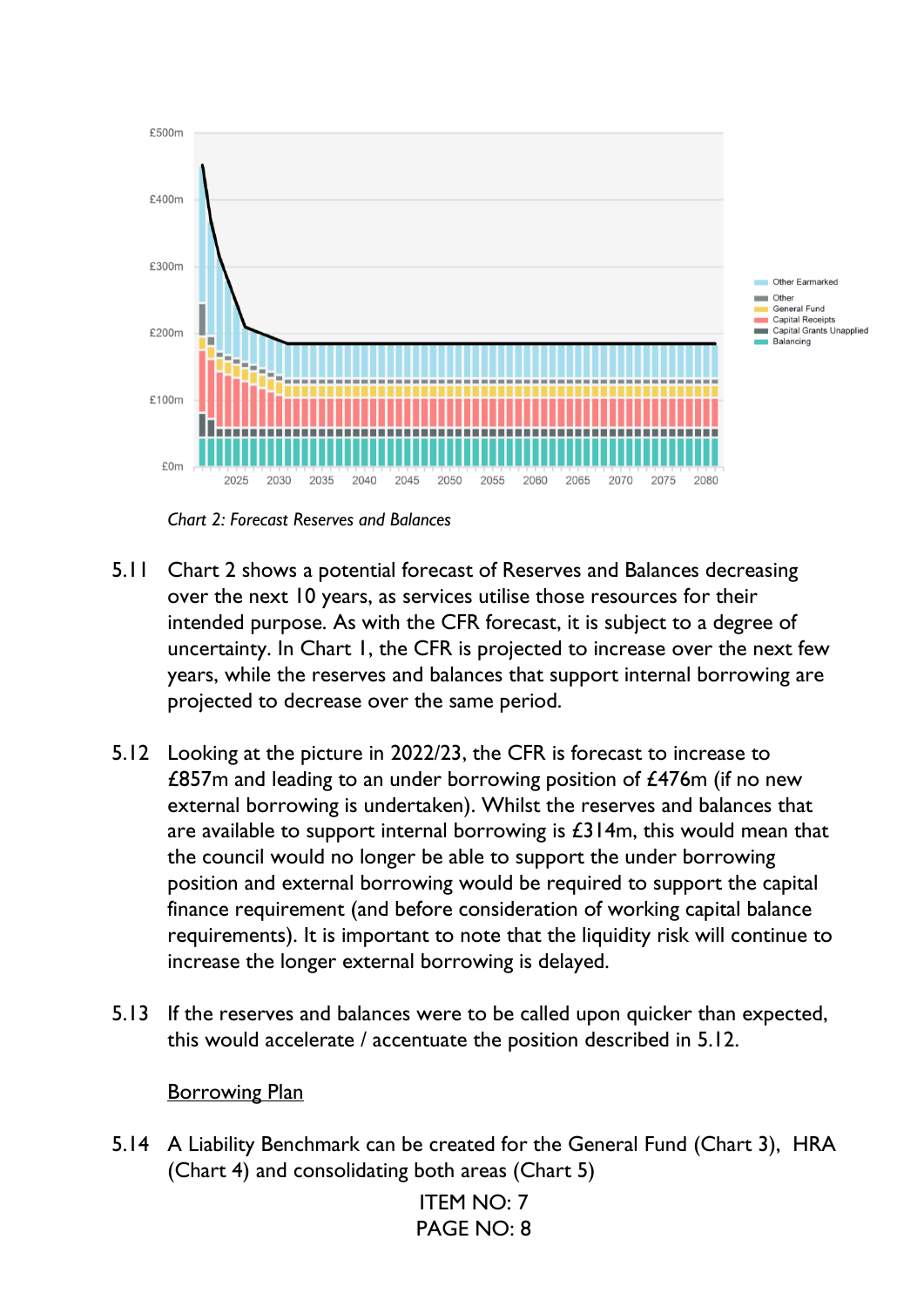

*Chart 3: Liability Benchmark for General Fund*



**Housing Revenue Account** 

*Chart 4: Liability Benchmark for HRA*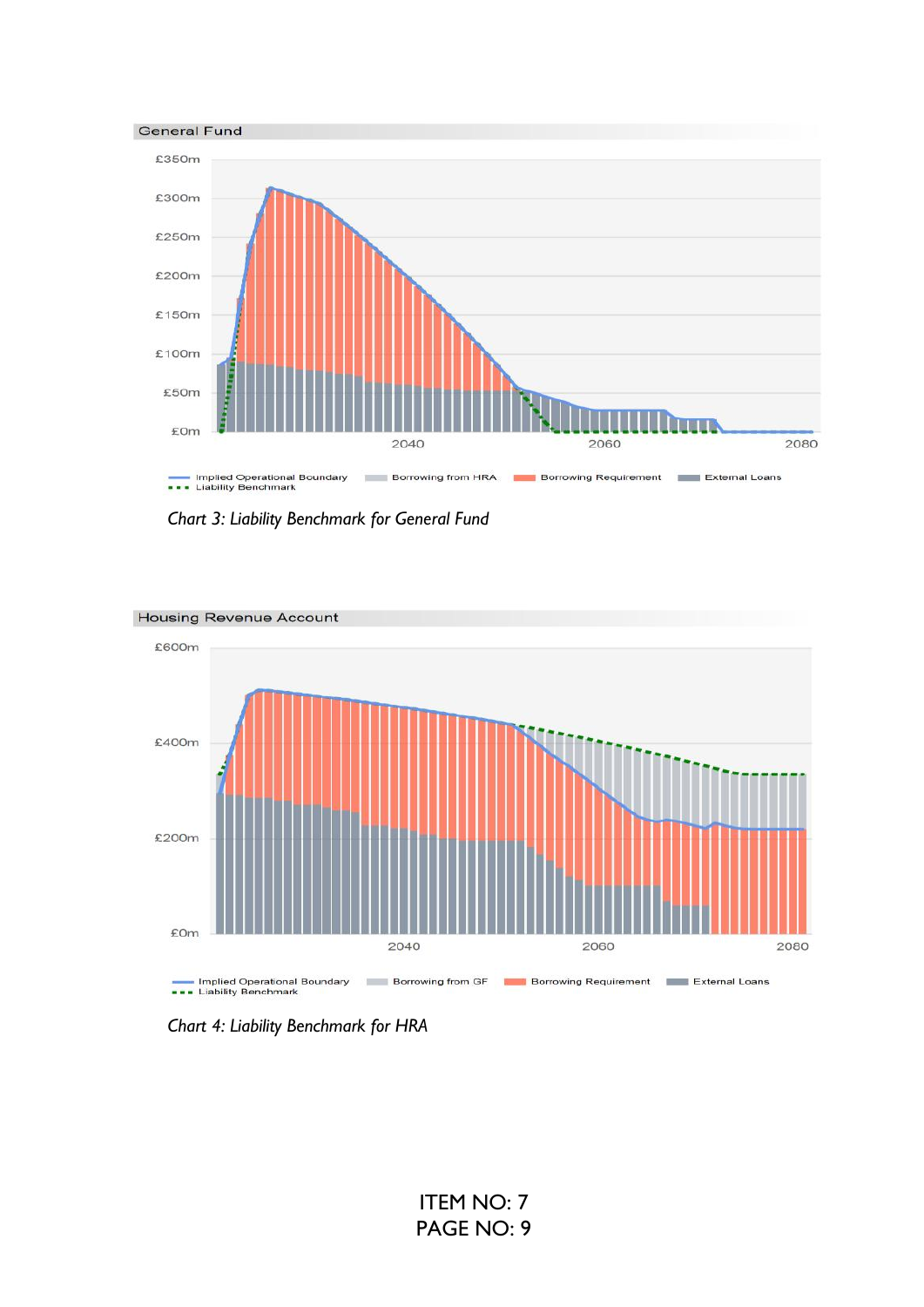

*Chart 5: Liability benchmark Consolidated* 

- 5.15 The Liability Benchmark charts show the net borrowing requirement (Green line) for the next 60 years. Both the GF and HRA are showing an external borrowing requirement (salmon pink coloured bars) thus identifying where the Council is exposed to interest rate liquidity and refinancing risks.
- 5.16 Conversely where external loans exceed the Liability Benchmark line, this highlights a potentially overborrowed position which will result in excess cash requirement (this occurs within the GF graph from 2052 onwards).
- 5.17 The HRA is under borrowed from around 2052 and effectively may need to borrow from the GF, however the consolidated position in Chart 5 is within the liability benchmark.
- 5.18 These forecasts are decades into the future and much will likely have changed by then.
- 5.19 Table 1 looks at a shorter timeframe of 10 years and sets out the external borrowing requirement on the CFR projection.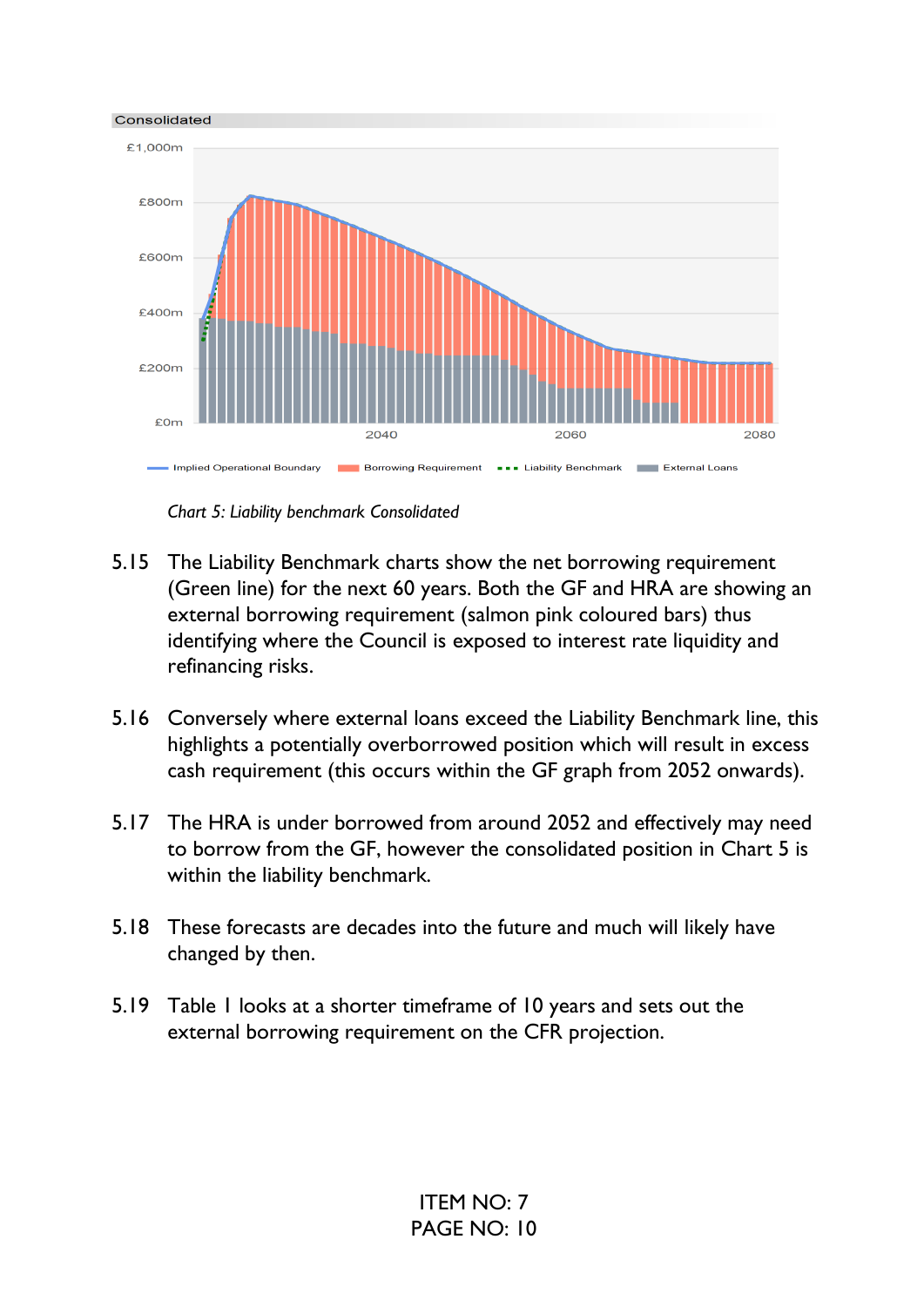### *Table 1 - Planned Borrowing*

| Ref          | <b>Reducing Risk - Externalising Borrowing</b> | 2021/22   | 2022/23    | 2023/24    | 2024/25    | 2025/26    | 2026/27    | 2027/28    | 2028/29    | 2029/30    | 2030/31               | Total      |
|--------------|------------------------------------------------|-----------|------------|------------|------------|------------|------------|------------|------------|------------|-----------------------|------------|
|              |                                                | (E'000)   | (E'000)    | (E'000)    | (E'000)    | (E'000)    | (E'000)    | (E'000)    | (E'000)    | (E'000)    | (E'000)               | (E'000)    |
|              | CFR for Borrowing                              | 743,243   | 856,667    | 953,511    | 967,126    | 964,459    | 953,099    | 941,491    | 930,249    | 918.760    | 907,016               |            |
|              | <b>Existing / Projected Borrowing</b>          | (382,455) | (380, 465) | (372, 946) | (372, 338) | (371, 729) | (364, 211) | (363, 603) | (350, 902) | (350, 294) | (342, 775)            |            |
|              | Internal Borrowing                             | 360,788   | 476,202    | 580,565    | 594,788    | 592,730    | 588,888    | 577,888    | 579,347    | 568,466    | 564,241               |            |
| 4            | Balances used for Internal Borrowing           | 368,202   | 314,702    | 279,702    | 244,702    | 209,702    | 204,702    | 199,702    | 194,702    | 189,702    | 184,702               |            |
|              |                                                |           |            |            |            |            |            |            |            |            |                       |            |
| 5            | Cumulative New Borrowing (incl wcap)           | (62, 622) | (206, 581) | (346, 014) | (395, 309) | (422, 393) | (423, 623) | (423, 623) | (423, 623) | (423, 623) | (423, 623)            |            |
|              |                                                |           |            |            |            |            |            |            |            |            |                       |            |
| 6            | <b>Proposed Borrowing Externalisation</b>      | (62, 622) | (143,959)  | 139,433    | (49, 295)  | (27, 084)  | (1, 230)   |            |            |            |                       | (423, 623) |
|              | for GF                                         | 22,622    | 38,959     | 77,807     | 38,139     | 25,751     | 1,230      |            |            |            |                       | 204,508    |
| 8            | for HRA                                        | 40,000    | 105,000    | 61,626     | 11,156     | 1,333      |            |            |            |            |                       | 219,115    |
|              |                                                |           |            |            |            |            |            |            |            |            |                       |            |
| 9            | Total Borrowing after Externalisation          | (445,077) | (587, 046) | (718,960)  | (767, 647) | (794, 122) | (787, 834) | (787, 226) | (774, 525) |            | $(773,917)$ (766,398) |            |
| 10           | Under Borrowing after Externalisation          | 298,166   | 269,621    | 234,551    | 199,479    | 170,337    | 165,265    | 154,265    | 155,724    | 144,843    | 140,618               |            |
| $\mathbf{I}$ | Under Borrowing as a % of CFR                  | 40%       | 31%        | <b>25%</b> | 21%        | 18%        | 17%        | 16%        | 17%        | 16%        | 16%                   |            |

- 5.20 Table 1 forecasts that the Council could require £424m of external borrowing over the next ten years. The approach and timing of borrowing this amount will need to take various of factors into consideration before actual borrowing is undertaken.
- 5.21 Of the £424m total, £219m of borrowing will be for the HRA, largely to support the "Greenwich Builds" programme, while £205m will be needed for the GF capital programmes such as priority investment and housing development schemes. Ordinarily, the council could have commenced drawing down the first two years and reviewing, however, given the magnitude, the position will be kept under more frequent review and closely aligned to developments in the council's overall capital programme.
- 5.22 After external borrowing has been undertaken, the Council will still retain a level of internal borrowing. However, this will have reduced from 44% (opening position this year) to 21% by 2024/25 reflecting the lower level of refinancing risk.

#### General Fund impact

5.23 The impact of the GF externally borrowing £205m as set out in Table 1, taking a prudent assumption that borrowing can be drawn at 2.5%, would be for an additional £0.6m of interest payments in the first year, rising to a cumulative £5.1m per year by 2030/31.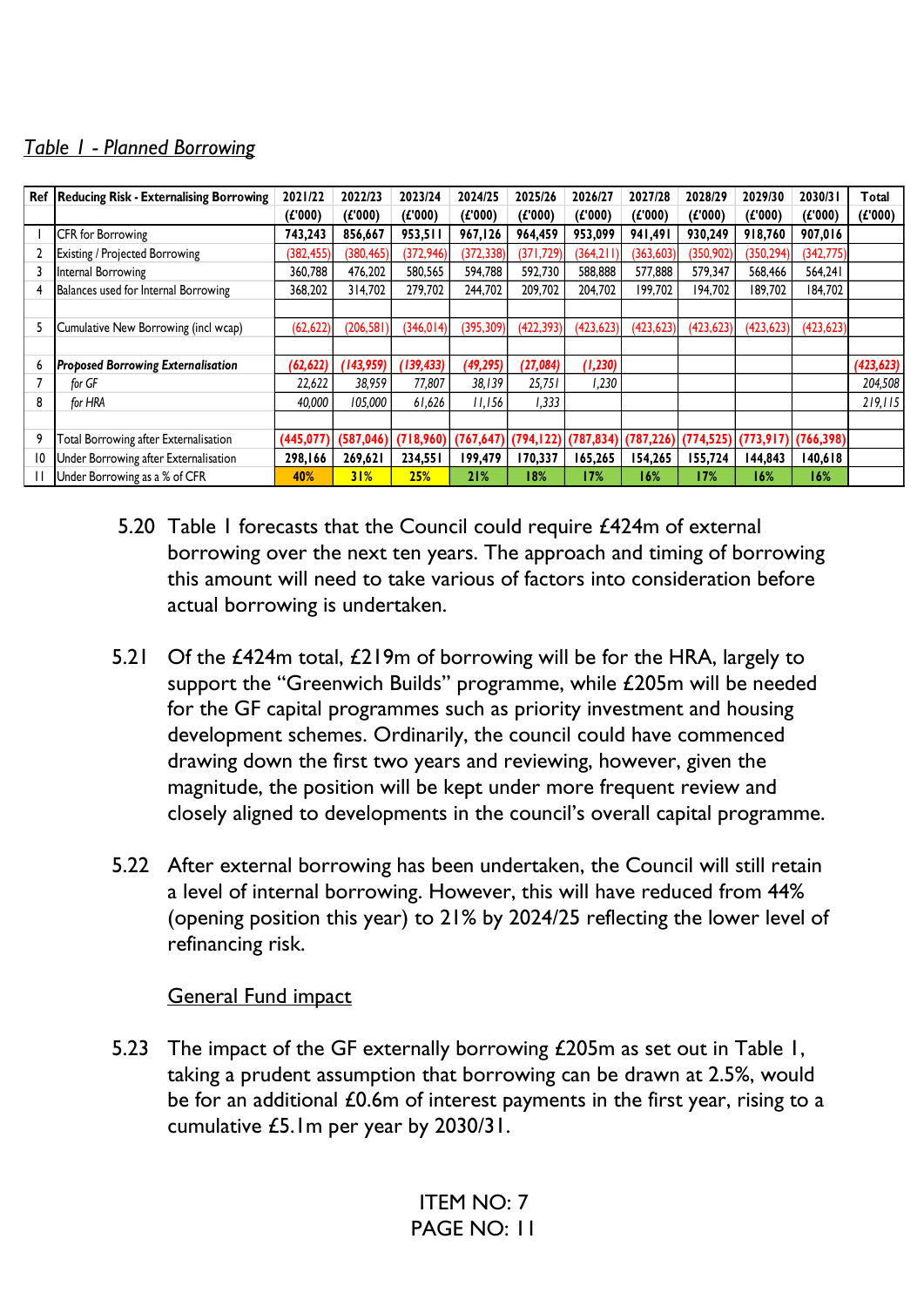- 5.24 The GF will also be impacted from the £40m borrowing that the HRA will externalise (see Housing Revenue impact), as this is currently borrowed from the GF.
- 5.25 Total forecast reductions in General Fund treasury management capacity (currently used to partially offset service overspends) are forecast to be £2.5m in 2022/23, rising thereafter.

#### Housing Revenue Account impact

- 5.26 The Local Government Finance and Housing Act 1989 requires Councils who own and provide social rent housing, to separate all the financial activities relating to the Council acting as landlord into a ring-fenced account known as the Housing Revenue Account (HRA).
- 5.27 Since HRA Self Financing commenced in 2012, the Council has adopted the two loans pool approach for long term debt, with existing long-term debt at the time split between the HRA and General Fund, with all long-term loans raised after allocated into either the HRA or GF pool.
- 5.28 The HRA commenced Self Financing in 2012 with £334m of external debt, but as loans have matured (and not been replaced) over the intervening period, the current position for the HRA is £294m of external borrowing and £40m of internal borrowing. As PWLB and other borrowing rates are at or near to historical low levels, this will be a good opportunity to externalise the £40m of internal borrowing and lock in the low rates.
- 5.29 The externalising of the £40m will see the HRA bear external debt interest, but potentially at a new, lower rate than it has been paying previously by borrowing from the GF.
- 5.30 The HRA CFR is expected to increase over the next 10 years to meet the financing requirements of the 'Greenwich Build' project. The CFR will increase from £335m to £514m, which will increase the underlying need to borrow by £179m. At this level the underlying borrowing will need to be met externally, as current reserves and balances would not be able to support increased levels of internal borrowing over the long term.
- 5.31 The gross impact of the HRA externally borrowing £219m as set out in Table 1, taking a prudent assumption that borrowing can be drawn at 2.5%, would be for an additional  $\pounds$  lm of interest payments in the first year, rising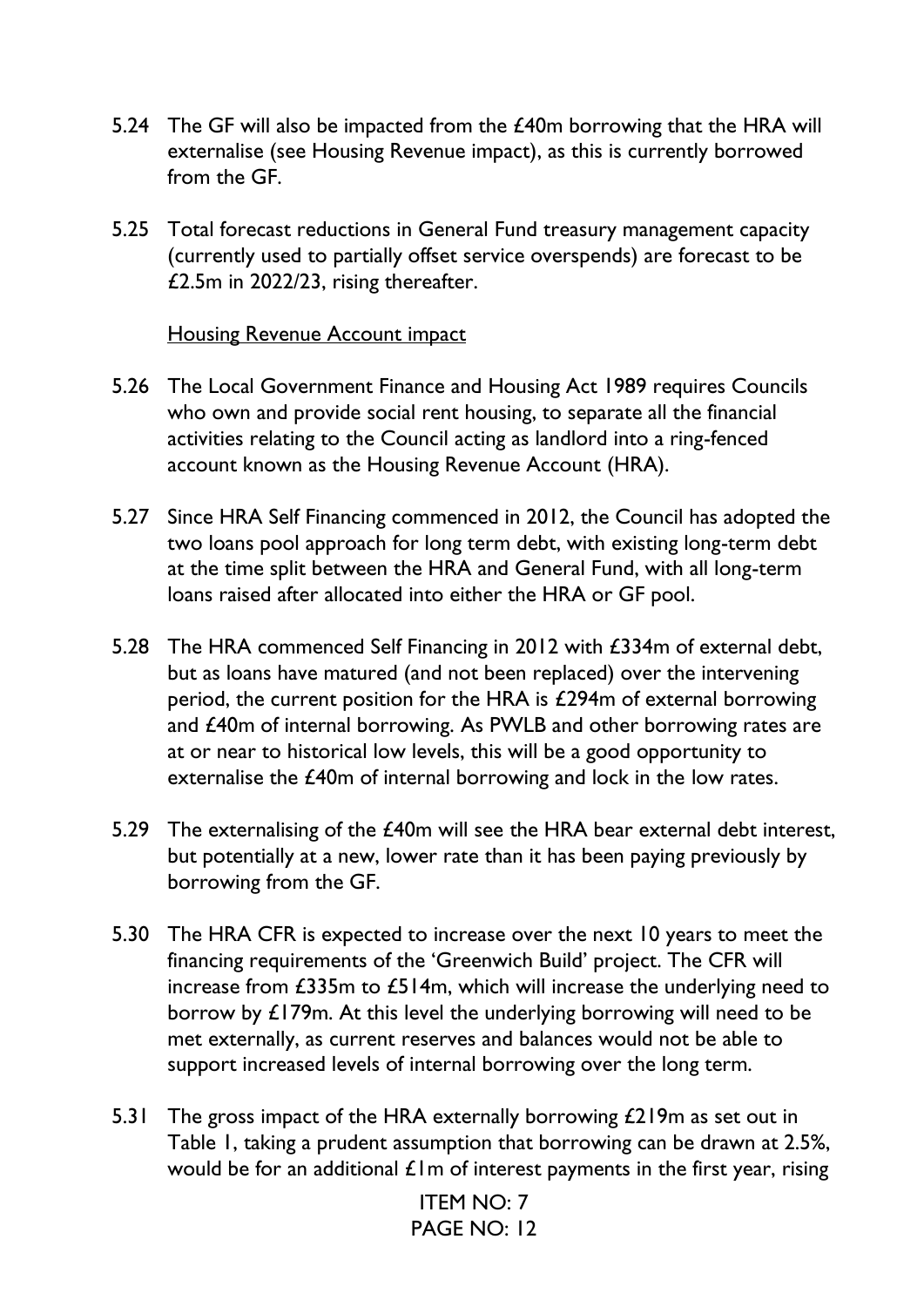to a cumulative £5.5m per year by 2030/31. With the externalisation meaning that the HRA no longer borrows from the GF, the overall net effect in year one would in fact be a saving (para 5.29) of around £0.8m.

5.32 The HRA Business Plan contains a budget for treasury management, with debt costs met largely through rental income.

### **6. Approach to Borrowing**

- 6.1 Borrowing decisions have long-term financial consequences and it is important that treasury strategies consider the long and short-term risks of borrowing decisions.
- 6.2 In undertaking this level of borrowing, the Council needs to take account of the key financial assumptions underpinning the revenue and capital budget, alongside a consideration of the authority's medium to long term financial strategies. Some of the key themes included:
	- capital financing requirement and timing of borrowing needs
	- borrowing levels and loan mature profile
	- type of borrowing that is available for the Council to access
	- other economic and market factors that might influence the manner and timing of the decision to borrow
	- balance sheet health and reserves levels
- 6.3 The Authority has various borrowing options which could be considered if there is a need to borrow externally. The main borrowing options available are detailed below.

### Public Works Loan Board (PWLB)

- 6.4 The capacity to borrow from the PWLB is constrained by the approved CFR projections and the Borrowing in Advance of Need policy. Borrowing from the PWLB will mean that the Authority could either be exposed to a cost of carry, or increased interest rate risk depending on when borrowing is undertaken. The PWLB currently offers terms for the refinancing of its loans.
- 6.5 After consultation in 2020, the margin applied to local authority General Fund PWLB Certainty Rate borrowing returned to 80bps (from 180bps)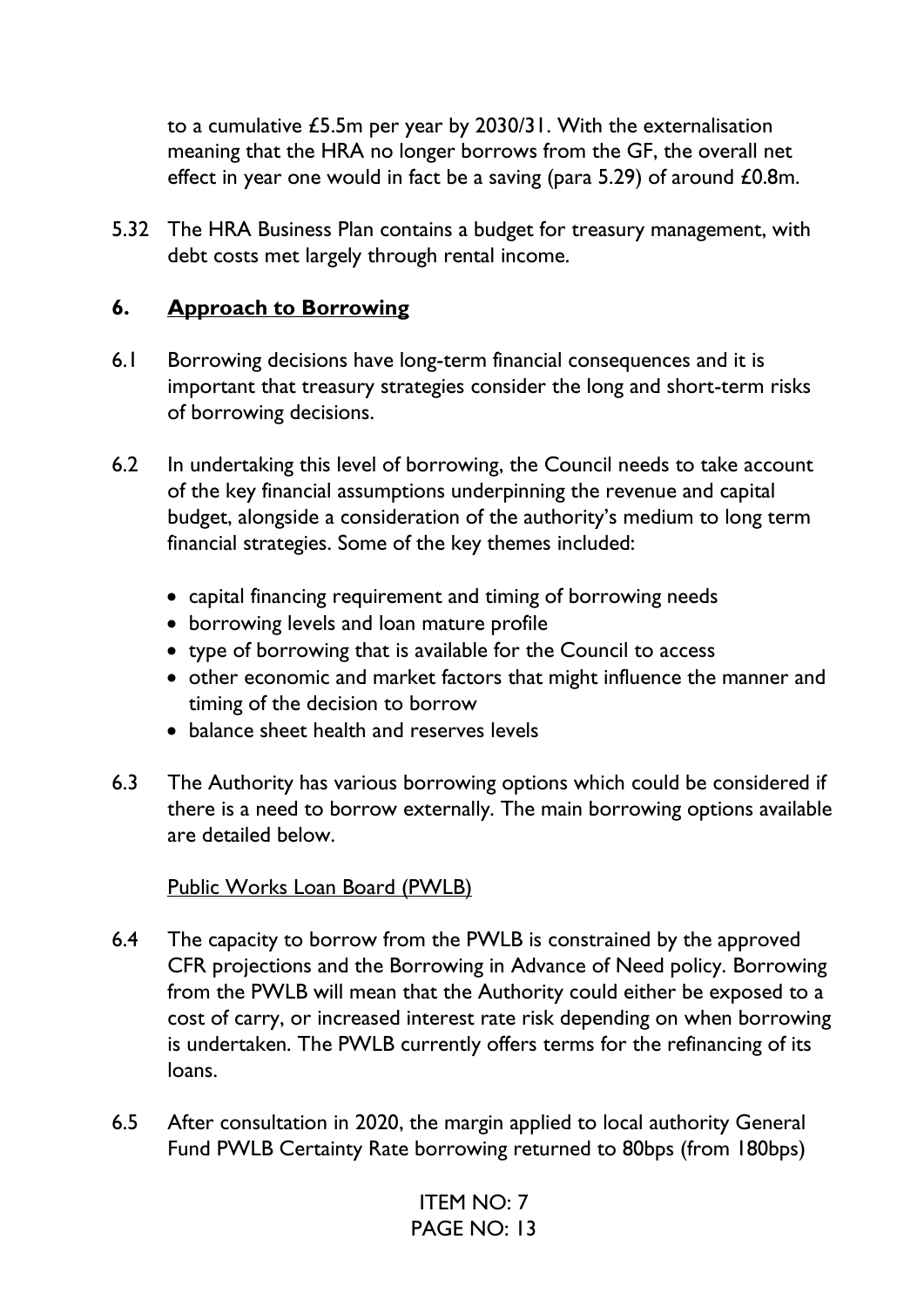above the Gilt. However, the Government can vary the margin thereby making PWLB an expensive option.

6.6 Another requirement after 2020, was a statement from the S151 Officer to confirm that the Authority has no intention to buy investment assets primarily for yield (i.e. commercial activity) at any point in the next three years. The Authority will be required to submit high-level capital and financing plans before borrowing is approved.

#### Market Loans (including Private Placements)

6.7 Market loans in the form of private placements can be arranged from institutional lenders, such as a bank. These loans are normally arranged through a private placement where a lender will provide the funding required based on their requirements and agreed with the borrower.

#### Forward starting loans

- 6.8 Forward Starting Loans enable councils to fix interest rates and the finance for projects, years before development begins thereby reducing interest rate risk, cost of carry and adding certainty to project returns. Borrowers pay a premium over the PWLB's certainty rate, but they are guaranteed a fixed interest rate with a pre-determined drawdown rate and can agree a sum to be borrowed on a pre-determined future date.
- 6.9 Forward-starting loans have seen an increased uptake in the last year and provide certainty to local authorities on the cost of future capital spending. Forward-starting loans have been issued in the past by the European Investment Bank. Loans are not generally offered with an automatic right to refinance.
- 6.10 Access to market loans would typically be restricted to borrowers seeking larger sums – in excess of  $£20m$  up to  $£200m$ . Larger amounts may need to be split amongst several investors depending on the amounts.
- 6.11 There is more work involved in arranging a loan from market lenders and this will involve lenders doing their due diligence on the Authority which will include assessing financial and credit positions and reviewing the medium-term financial plan.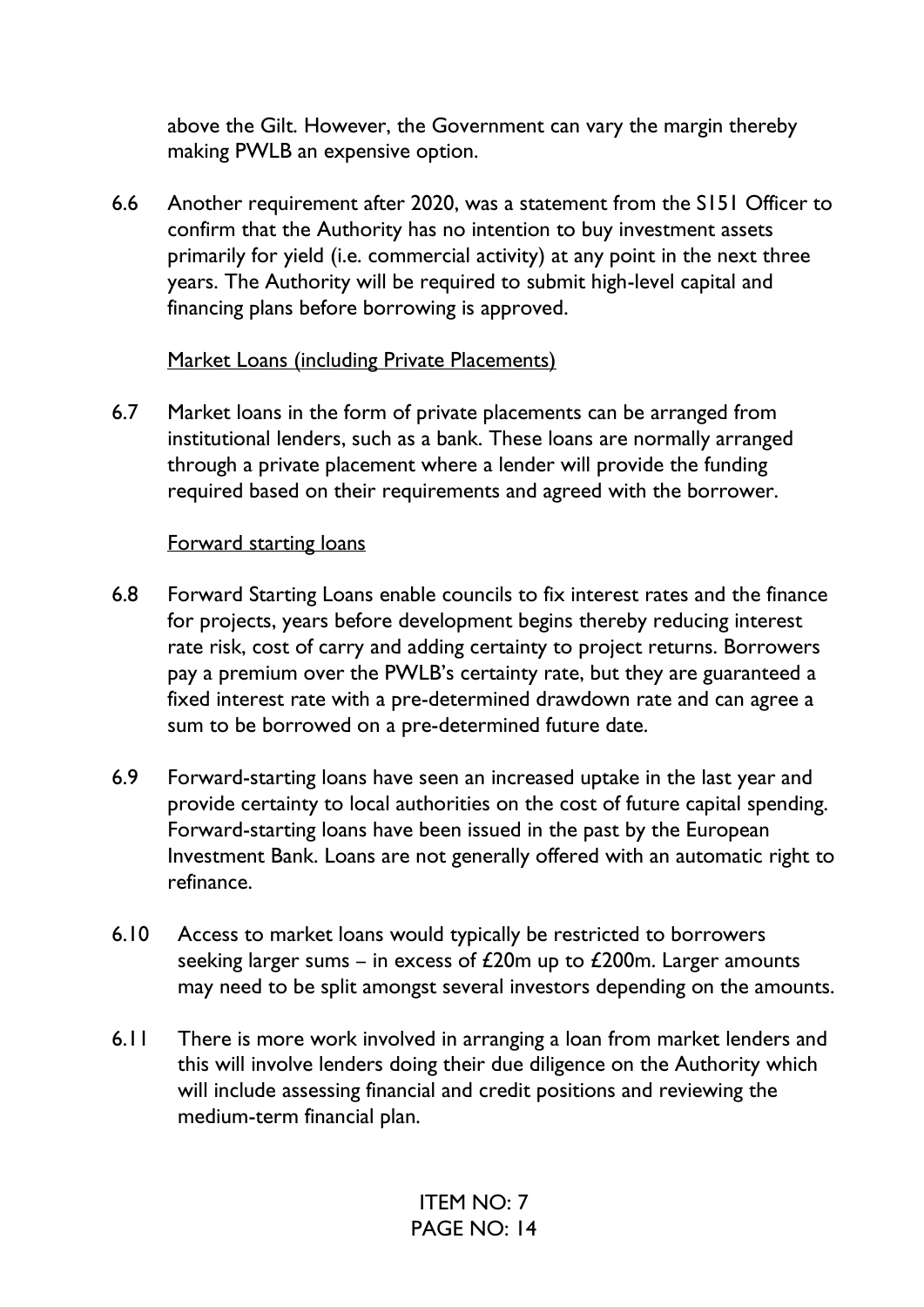### Public Bond issue

- 6.12 Public bond markets are available to raise large amounts of finance and can provide competitive pricing for money required upfront compared to private placements. Typically, borrowing in the range of £250m and above use Bonds.
- 6.13 The Council also can raise Bonds through the Municipal Bond Agency (MBA) which can issue a public bond. The MBA was established as a local authority owned competitor to the Public Works Loan Board (PWLB) to drive down the cost of local authority borrowing through private sector intervention. The aim is to minimise the interest costs to a level below that of Central Government issued UK Gilts, or the "spread" to gilts.

#### Green Loans & Environmental, Social and Governance (ESG) Bonds

- 6.14 With the Council pledged to be "carbon net zero" by 2030, financing these investments requires the Council to remain cognisant of all possible financing avenues to maximise the amount of resource they can afford. One such way to do this is to launch a public green bond. Fundamental to this though is an understanding of which carbon-based costs should fall to the council and in fact what should the government be funding, before any consideration of local bond schemes.
- 6.15 Bonds in general will involve more time in terms of resources, input from various advisors and officers. In addition, there would be a need for a credit rating to be obtained from a credit rating agency and maintained for the life of the bond issue along with legal advice from specialist external legal advisors and the associated costs. Fees associated for bond issues can be higher compared to other forms of financing due to the various parties involved to get the bond to market.
- 6.16 The preferred source of borrowing will depend on several factors, mostly the rate of borrowing, option for flexible drawdown and requirement for ESG products.

The Mayor of London's Energy Efficiency Fund (MEEF)

6.17 MEEF is a new investment fund, established by the GLA with funding from the European Commission, which is aimed at helping London to achieve its ambition of being a zero-carbon city.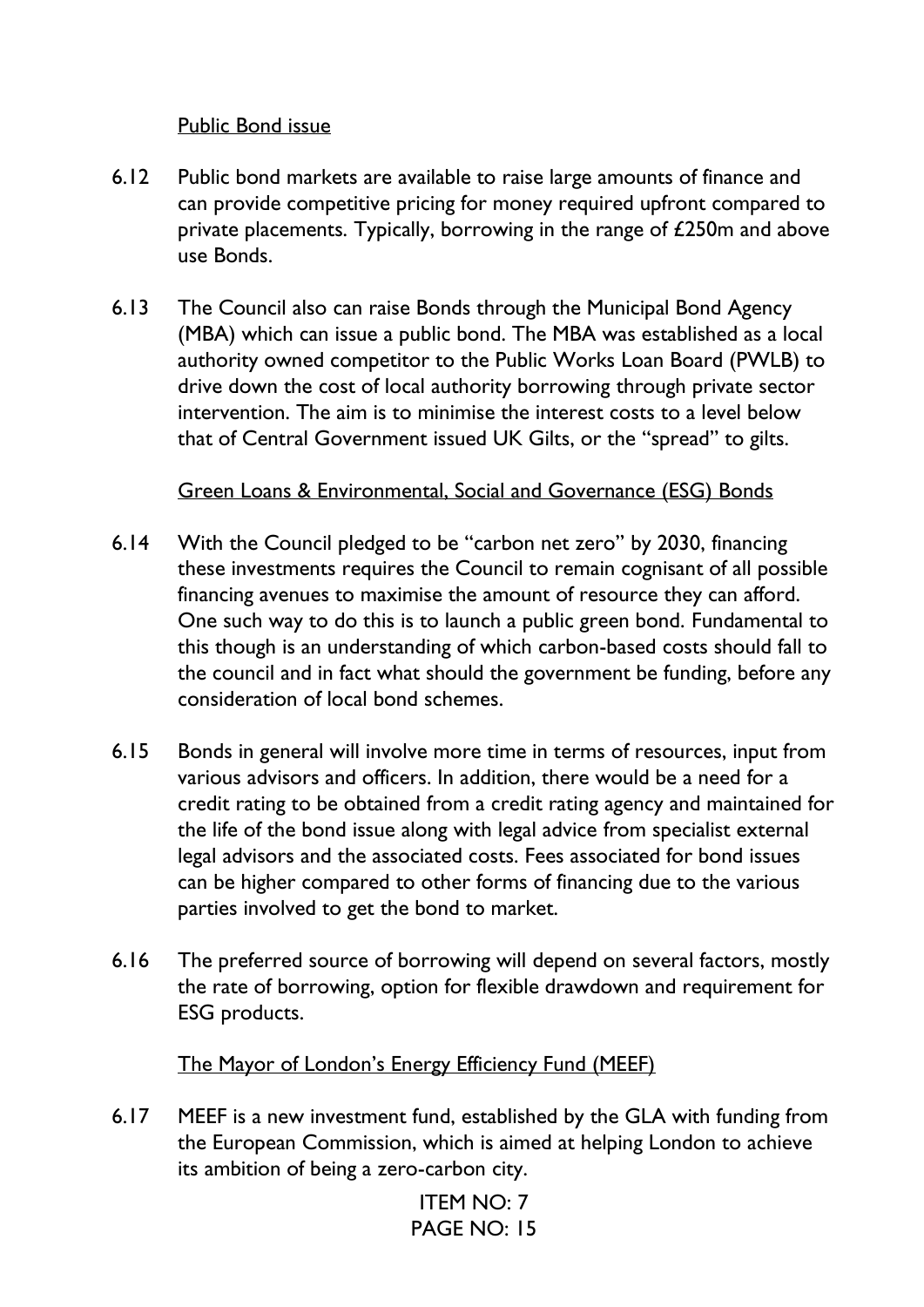- 6.18 MEEF has access to £500m of financing which Local Authorities are able to access for funding up to 100% of the capital cost of a project which has low carbon credentials.
- 6.19 MEEF can provide flexible loans at below equivalent PWLB rates for 19 years locking into a fixed interest rate, while allowing drawdowns over the period to 31 May 2023.
- 6.20 MEEF loans provide an alternative to PWLB as a source to funding projects which are linked to the Council`s carbon neutral plan, like installing electric vehicle charging points.

### **7. Level of Borrowing**

- 7.1 The Council's outstanding debt portfolio is currently £386m as at 30 September 2021. This is mainly made up of PWLB and LOBO loans from the banks, with borrowing undertaken at fixed rates.
- 7.2 The Council's outstanding debt portfolio is used to fund historical capital investment for the HRA and general fund. Table 2 shows the breakdown

| External Loans $(fm)$ HRA GF |            |      | <b>Weighted average</b> |
|------------------------------|------------|------|-------------------------|
| <b>PWLB</b>                  | 192.9      | 52.7 | 4.54%                   |
| <b>Market Loans</b>          | 101.3      | 27.7 | 4.18%                   |
| <b>Amber MEEF</b>            | 00         | 11.6 | 0.96%                   |
| Total                        | 294.2 92.0 |      | 4.31%                   |

*Table 2 - External Borrowing as at 30/09/21* 

- 7.3 The Council's approach so far has been to delay replacing maturing loans as they fall due. This will no longer be feasible given the level of borrowing anticipated over the coming years and Council's reserves and balances.
- 7.4 Table 3 below shows the level of borrowing that could be needed to replace existing loans in the next few years, if options are exercised on bank loans.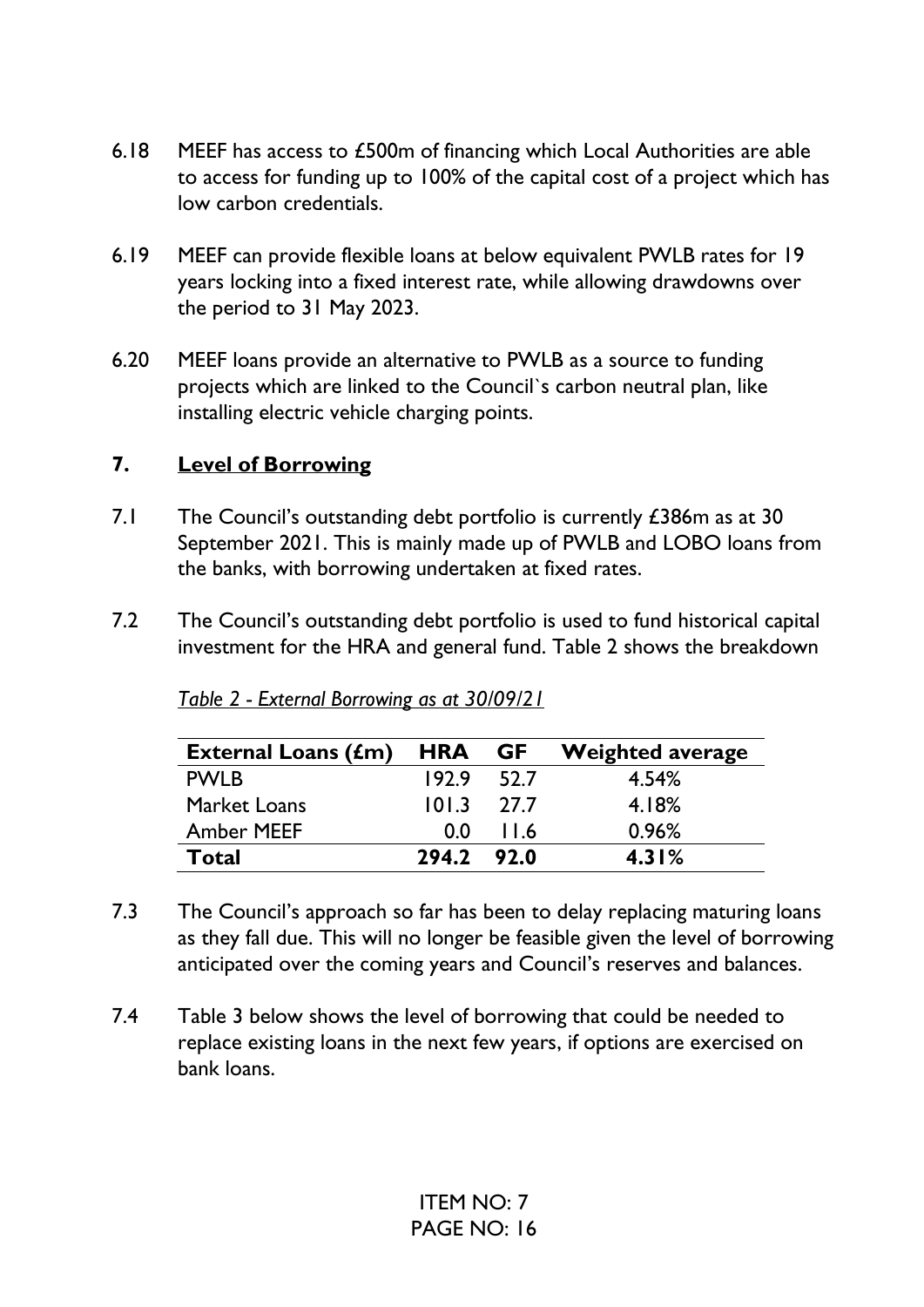#### *Table 3 - Debt maturity*

| Type $(fm)$  |      | $1-2$               |  |                  | 2-5 5-10 10-20 20-30 30-40 |                  | Total        |
|--------------|------|---------------------|--|------------------|----------------------------|------------------|--------------|
| PWLB* & MEEF |      | 3.5 1.4 6.9 19.0    |  | 80.6             |                            | 26.9 118.9 257.2 |              |
| $LOGOS**$    | 47 Q | 43.5 33.5 0.0       |  | 0.0 <sub>1</sub> | 0.0 <sub>1</sub>           |                  | $10.0$ 129.0 |
| Total        |      | 45.5 44.9 40.4 19.0 |  | 80.6             |                            | 26.9 128.9 386.2 |              |

*\* fixed maturity date* 

*\*\* options to raise rate / repay* 

### **8. Debt Rescheduling**

- 8.1 Table 3 shows that in the next 5 years £11.8m of PWLB / MEEF loans will mature and need replacing.
- 8.2 While the prospect of LOBO loans being exercised in the near term is currently low, the theoretical value of loans being called in the next 5 years could be £119m. This is monitored within the Treasury Management & Capital Strategy reports during the year.
- 8.3 Outside of natural maturities, opportunities for rescheduling fixed PWLB loans are currently few, due to the interest rate environment. To repay a PWLB loan early will incur a penalty (much like ending a fixed rate mortgage early) where interest rates are currently lower than the rate that the PWLB is charging for its loan (i.e. the PWLB will attempt to make up any lost interest).
- 8.4 The Council will continue to monitor the market and opportunities to reschedule, redeem or alter the profile of existing LOBO debt. The reasons for any rescheduling to take place will include:
	- the generation of cash savings and / or discounted cash flow savings
	- helping to fulfil the treasury strategy
	- enhancing the balance of the portfolio (amend the maturity profile and / or the balance of volatility.

### **9. Benchmarking**

9.1 Chart 5 illustrates how the Council's current level of external borrowing compares with other London boroughs. On average, the level of borrowing across London boroughs, excluding the Council is £412m.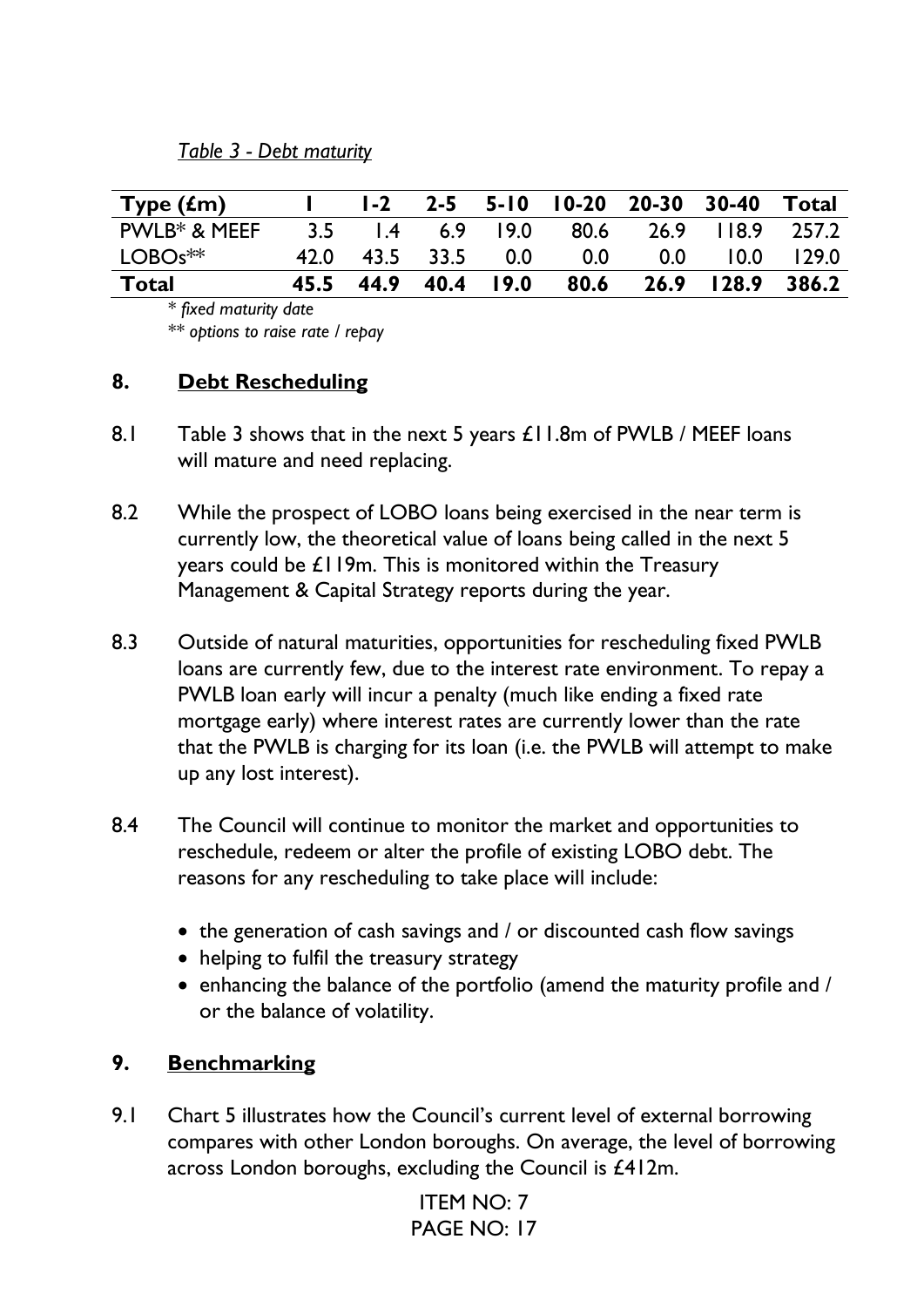

*Chart 5: London Boroughs total external borrowing*

### **10. Prospects for Interest rate**

- 10.1 PWLB rates are based on and are determined with reference to Gilt (UK Government bonds) yields through HM Treasury determining a specified margin to add to gilt yields. The main influences on gilt yields are Bank Rate (short term) and inflation (long term) expectations.
- 10.2 Inflation targeting by the major central banks has been relatively successful over the last 30 years in lowering inflation.
- 10.3 Chart 6 shows the 25-year PWLB interest rate since the last time that the council undertook general long term borrowing, in 2012.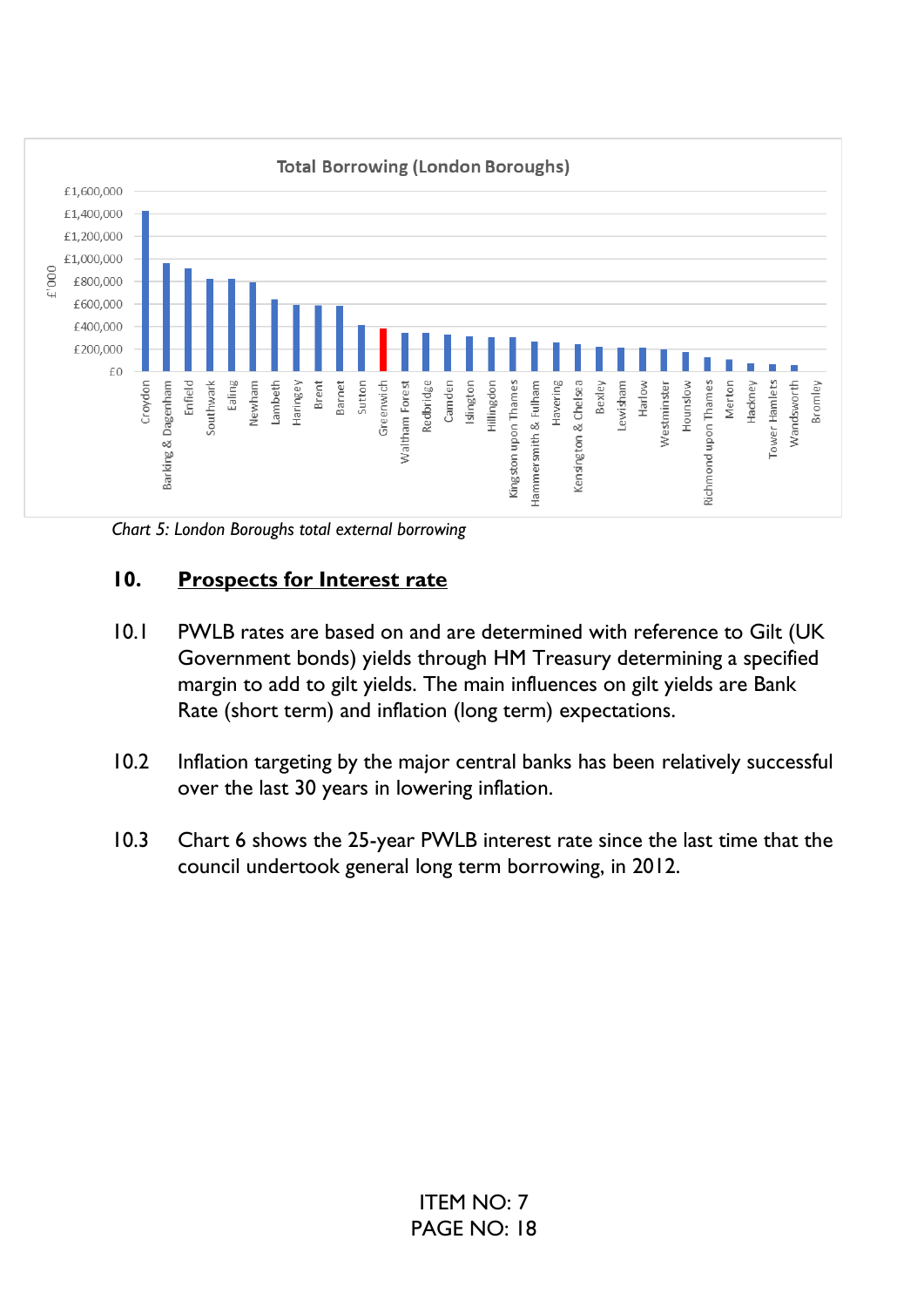

*Chart 6: PWLB 25-year rate* 

- 10.4 The government reduced the margin it puts on PWLB borrowing in late 2020 (reversing an increase it implemented the previous year). Gilt yields fell sharply from the start of 2020 and then spiked up during a financial markets meltdown in March 2020 caused by the pandemic hitting western countries - this was rapidly countered by central banks flooding the markets with liquidity
- 10.5 Since the start of 2021 gilt yields and therefore Public Works Loan Board (PWLB) rates have generally risen.
- 10.6 Chart 7 magnifies the performance from January 2020 to November 2021.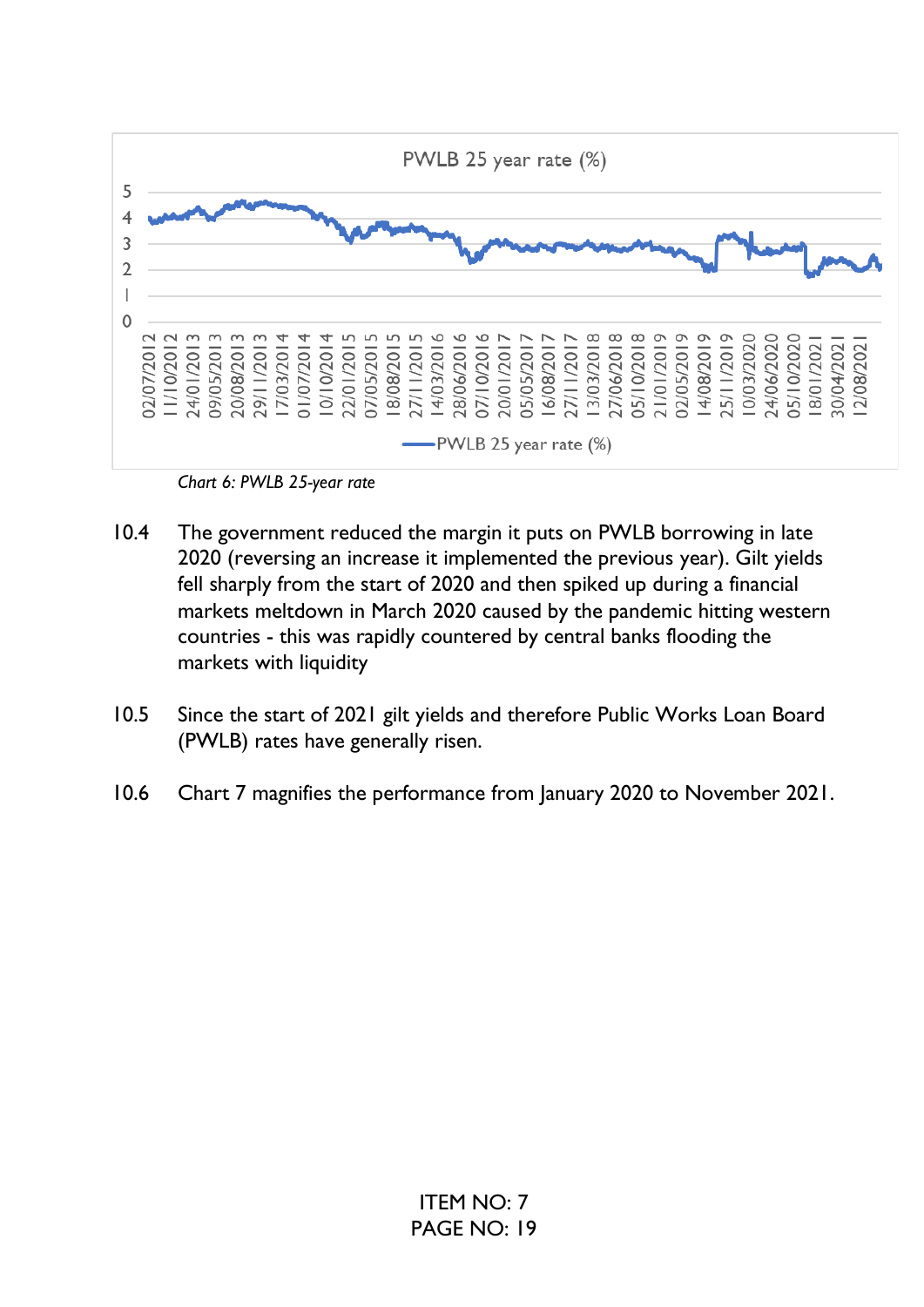

*Chart 7: 25-year PWLB - last 24 months* 

- 10.7 Whilst the council may not technically need to externalise its debt until 2022/23, refinancing risk remains. If the council is going to borrow £207m over the next two years (and it may not be all in one go and for the same maturity period), then the rate at which it does so is going to be significant. For example, the interest rate (using 25 years as the example) has traded at 2.0% as well as 2.5% and 3% in the last 24 months – the annual interest cost associated with this level of borrowing would be either £4.1m or £5.2m or £6.2m. It would then be this sum each year thereafter. There is thus an overwhelming argument to borrow earlier to mitigate the refinancing risk.
- 10.8 Link Asset Services is the council's treasury advisor and part of their service is to assist in formulating a view on interest rates. Table 4 provides a three-year view of both the Bank of England rates and PWLB rates. This provides further evidence for borrowing with borrowing rates forecast to rise in 2022.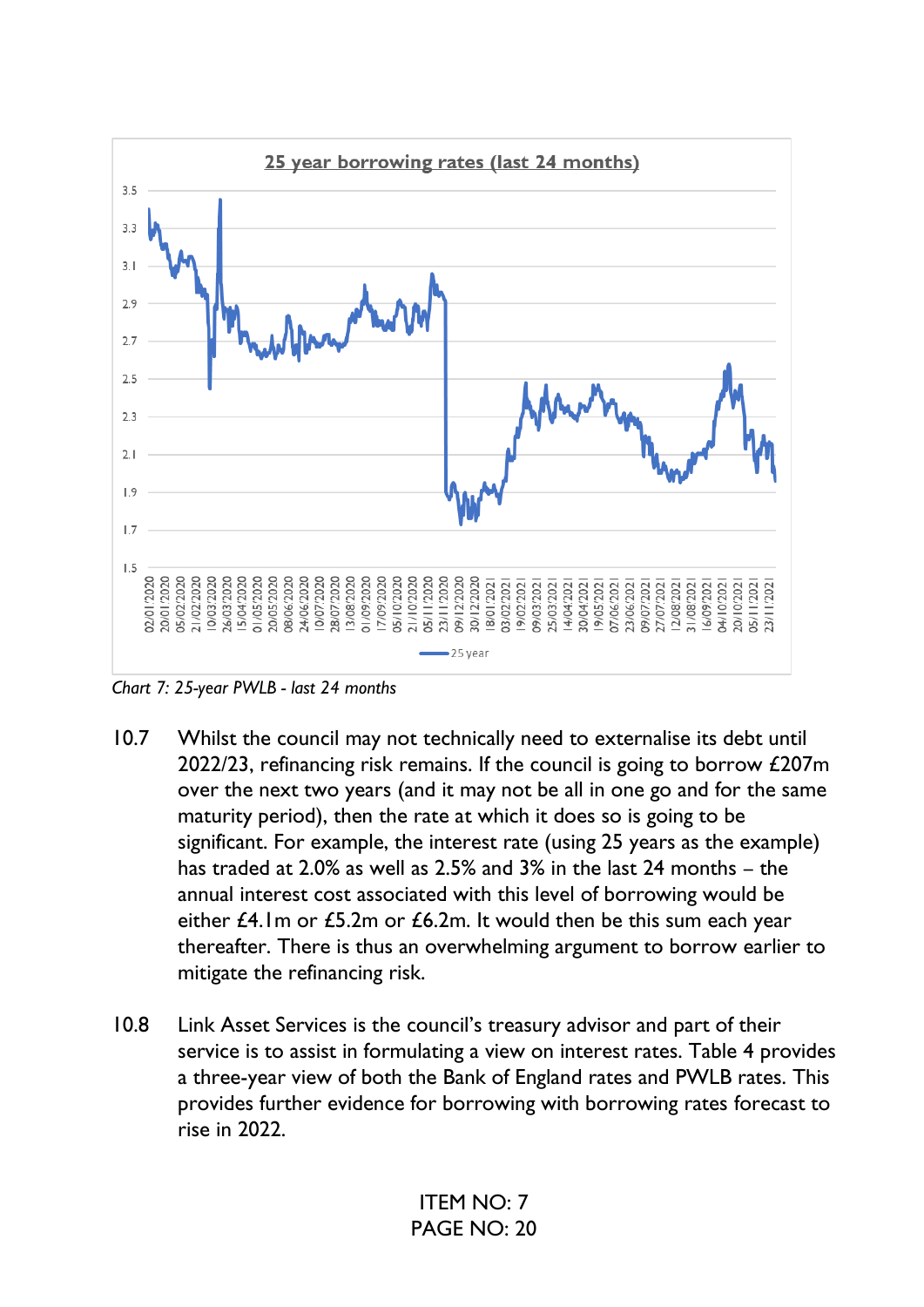| Forecast*        | 2021       | 2022 |      |            |            | 2023 | 2024 |
|------------------|------------|------|------|------------|------------|------|------|
| %                | <b>Dec</b> | Mar  | Jun  | <b>Sep</b> | <b>Dec</b> | Mar  | Mar  |
| <b>Bank Rate</b> | 0.25       | 0.25 | 0.50 | 0.50       | 0.50       | 0.75 | 1.00 |
| 5yr PWLB         | 1.50       | 1.50 | 1.60 | 1.60       | 1.70       | 1.70 | 1.80 |
| 10yr PWLB        | 1.80       | 1.90 | 1.90 | 2.00       | 2.00       | 2.10 | 2.20 |
| 25yr PWLB        | 2.10       | 2.20 | 2.30 | 2.40       | 2.40       | 2.40 | 2.60 |
| 50yr PWLB        | l.90       | 2.00 | 2.10 | 2.20       | 2.20       | 2.20 | 2.40 |

### *Table 4 - Interest rates for Borrowing forecasts (Oct 2021)*

*\*PWLB forecasts using "Certainty Rate"*

#### **11. Summary**

- 11.1 The uncertainties that come with a large capital programme, whether it will be delivered within the targeted timelines and whether all major projects will go ahead, will all impact this timeline. The extent to which internal borrowing may be possible is also dependent on the extent and timing of council cash balances diminishing. The loan duration will be guided by the shape of the Liability Benchmark curve.
- 11.2 With PWLB interest rates currently close to record lows, the council needs to consider whether it would be prudent to arrange some or all of the required borrowing now. This is to lock in affordability and protect against interest rate risk i.e. the risk that rising interest rates mean the council's capital programme could no longer go ahead with the current forecast budget without, for example, additional cuts to services to repay larger than expected interest costs.
- 11.3 The default source of borrowing for local authorities is the Public Works Loans Board. However, there is a range of alternative source of borrowing options. The council will need to take into consideration the nature of the borrowing and whether PWLB best meet that need.
- 11.4 The intention is to continue to report any new borrowing undertaken through future Treasury and Capital reports.

#### **12. Action taken**

12.1 Given the fact that the borrowing projection in table one is showing a need to borrow £63m in this financial year, coupled with a sharp and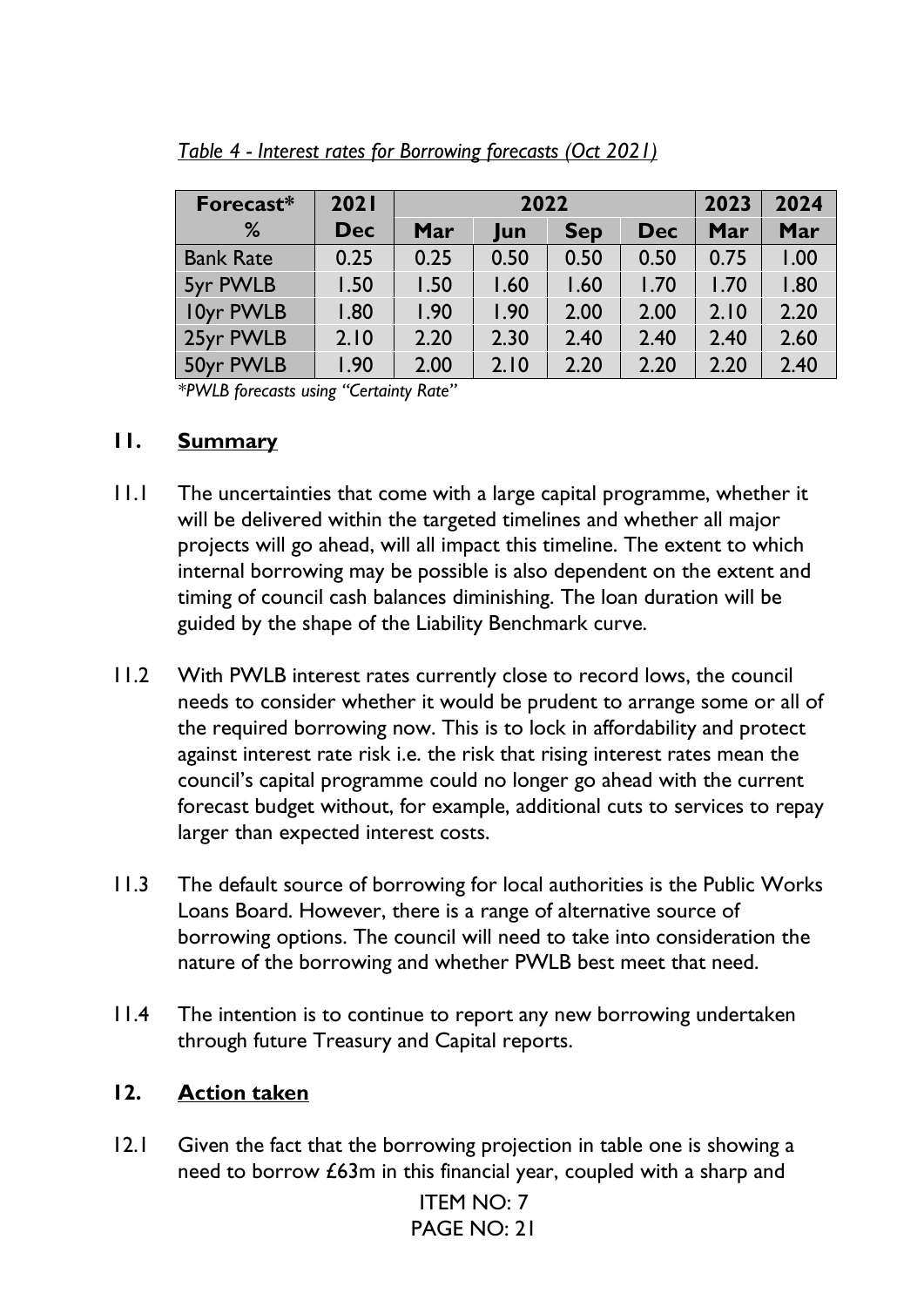extremely recent about turn in PWLB borrowing rates, which have been heading to an all-time low due to concern around the impact of the Omicron COVID strain, the council, with advice from the treasury adviser (LINK) has made a loan application to the PWLB.

- 12.2 The loan application was made for £40m, fixed at 1.37% for 50 years, using the PWLB certainty rate (standard rate minus 20 basis points). This application is still subject to HM Treasury to review and consideration as per normal PWLB loan terms with confirmation due by 8 December 2021.
- 12.3 There have only been seven occurrences over the last 27 years where borrowing rates have been lower (historical low for the same structure loan was 1.31%). This locks in long term low rate borrowing, which should also be seen in the light of long term inflation assumptions of 2%.

# **13. Available Options**

- 13.1 Option 1 note the Review of the Capital Financing Requirement
- 13.2 Option 2 note the contents of this report and recommend changes.

# **14. Preferred Option**

14.1 Option I – Note the report

# **15. Reasons for Recommendations**

15.1 The report highlights the options available to the Council, in securing borrowing to fund the capital programme and the use of internal and external borrowing to deliver Value for Money.

### **16. Consultation Results**

16.1 No consultation has been undertaken.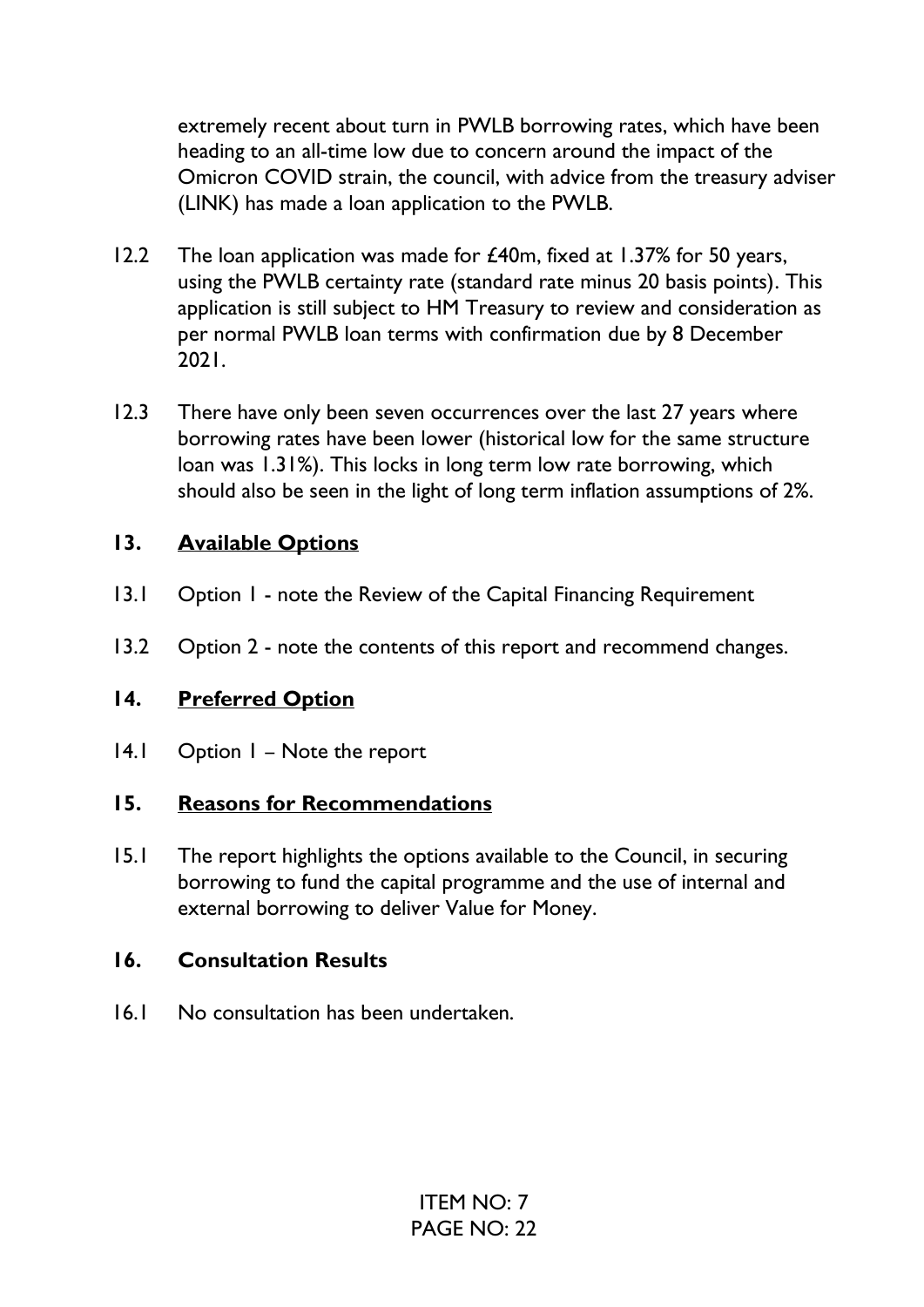# **17. Cross-Cutting Issues and Implications**

| <b>Issue</b>           | <b>Implications</b>                                                   | Sign-off              |
|------------------------|-----------------------------------------------------------------------|-----------------------|
| <b>Legal including</b> | The Panel is asked to note the                                        | Azuka Onuorah         |
| Human Rights Act       | borrowing review report. No legal                                     | Head of Legal         |
|                        | issues arise directly from the report                                 | <b>Services</b>       |
|                        |                                                                       | 03/12/2021            |
| <b>Finance and</b>     | The Report highlights a framework                                     | Damon Cook,           |
| other resources        | for which external borrowing is                                       | Director of           |
|                        | undertaken.                                                           | Finance,              |
|                        |                                                                       | 3 December            |
|                        | Borrowing decisions will be taken                                     | 2021                  |
|                        | following the advice of the Council's                                 |                       |
|                        | external treasury management                                          |                       |
|                        | advisers and will follow the Treasury                                 |                       |
|                        | Management Strategy, in order to                                      |                       |
|                        | minimise risk.                                                        |                       |
|                        | There have been substantial benefits                                  |                       |
|                        |                                                                       |                       |
|                        | from internal borrowing over the last<br>decade but there will now be |                       |
|                        |                                                                       |                       |
|                        | revenue implications from                                             |                       |
|                        | externalising the debt.                                               |                       |
|                        | The course of action will also reduce                                 |                       |
|                        | refinancing risk within the Capital                                   |                       |
|                        | <b>Financing Requirement.</b>                                         |                       |
|                        |                                                                       |                       |
|                        | The suggested level of borrowing is                                   |                       |
|                        | within the approved Prudential                                        |                       |
|                        | Indicators for 2021/22.                                               |                       |
|                        |                                                                       |                       |
| <b>Equalities</b>      | The decisions recommended in this                                     | Julian Gocool -       |
|                        | paper have a remote or low                                            | Accountancy           |
|                        | relevance to the substance of the                                     | and Business          |
|                        | Equality Act. There is no apparent                                    | Change                |
|                        | equality impact on end users.                                         | Manager<br>20/08/2021 |
|                        | Further, given the nature of the                                      |                       |
|                        | report it has a remote or low                                         |                       |
|                        | relevance to the Councils Equity and                                  |                       |
|                        | <b>ITEM NO: 7</b>                                                     |                       |

PAGE NO: 23